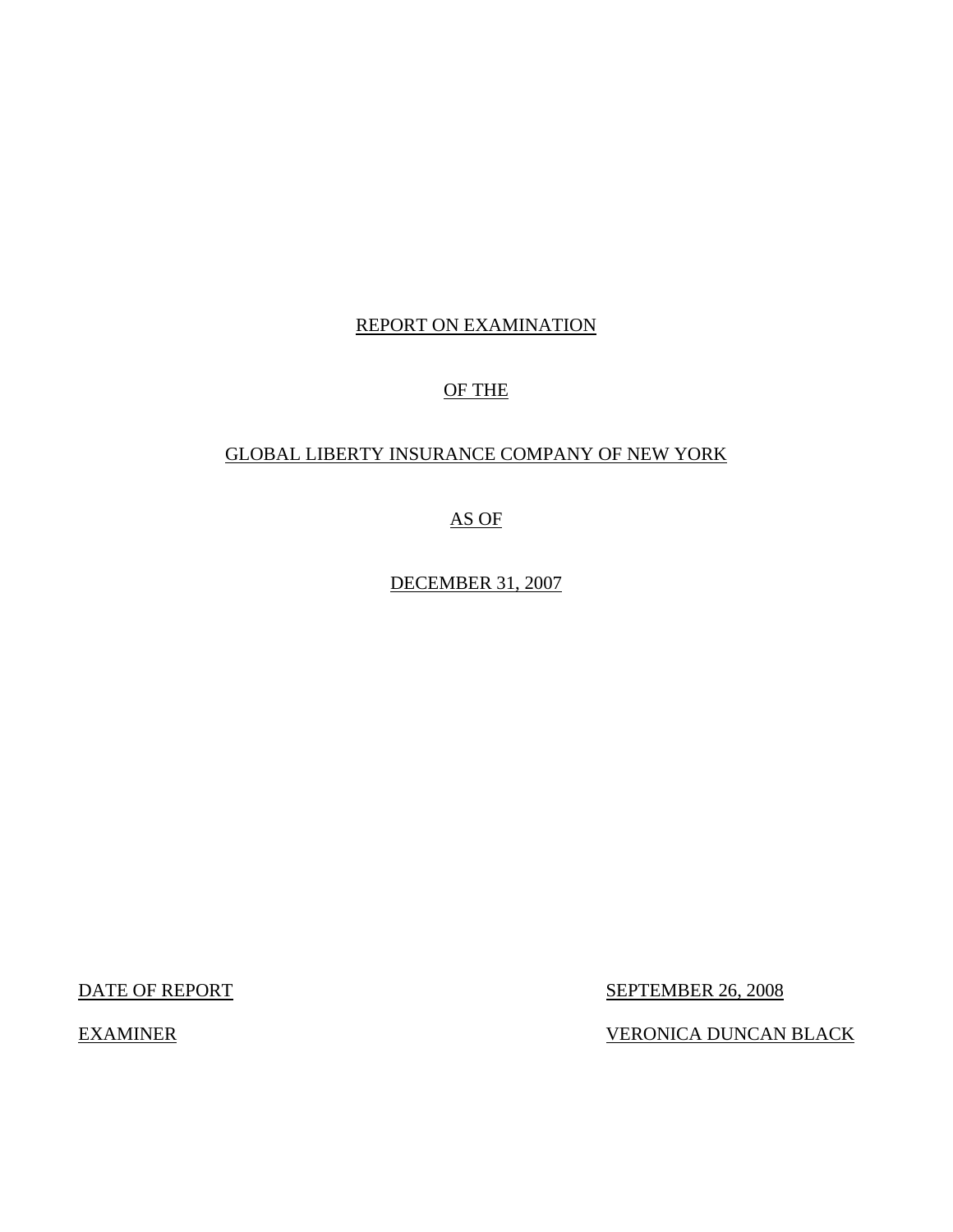## TABLE OF CONTENTS

## ITEM NO. PAGE NO.

| $\mathbf{1}$   | Scope of examination                                                                                                                                                                                         | $\overline{2}$                                    |
|----------------|--------------------------------------------------------------------------------------------------------------------------------------------------------------------------------------------------------------|---------------------------------------------------|
| 2.             | <b>Description of Company</b>                                                                                                                                                                                | 3                                                 |
|                | A. Management<br>B. Territory and plan of operation<br>C. Reinsurance<br>D. Holding company system<br>E. Significant operating ratios<br>F. Accounts and records<br>G. Risk management and internal controls | 4<br>6<br>$\boldsymbol{7}$<br>9<br>12<br>13<br>15 |
| 3.             | <b>Financial statements</b>                                                                                                                                                                                  | 17                                                |
|                | A. Balance sheet<br>B. Underwriting and investment exhibit                                                                                                                                                   | 17<br>19                                          |
| $\overline{4}$ | Net deferred tax asset                                                                                                                                                                                       | 20                                                |
| 5.             | Losses and loss adjustment expenses                                                                                                                                                                          | 20                                                |
| 6.             | Market conduct activities                                                                                                                                                                                    | 21                                                |
| 7.             | Compliance with prior report on examination                                                                                                                                                                  | 21                                                |
| 8.             | Summary of comments and recommendations                                                                                                                                                                      | 24                                                |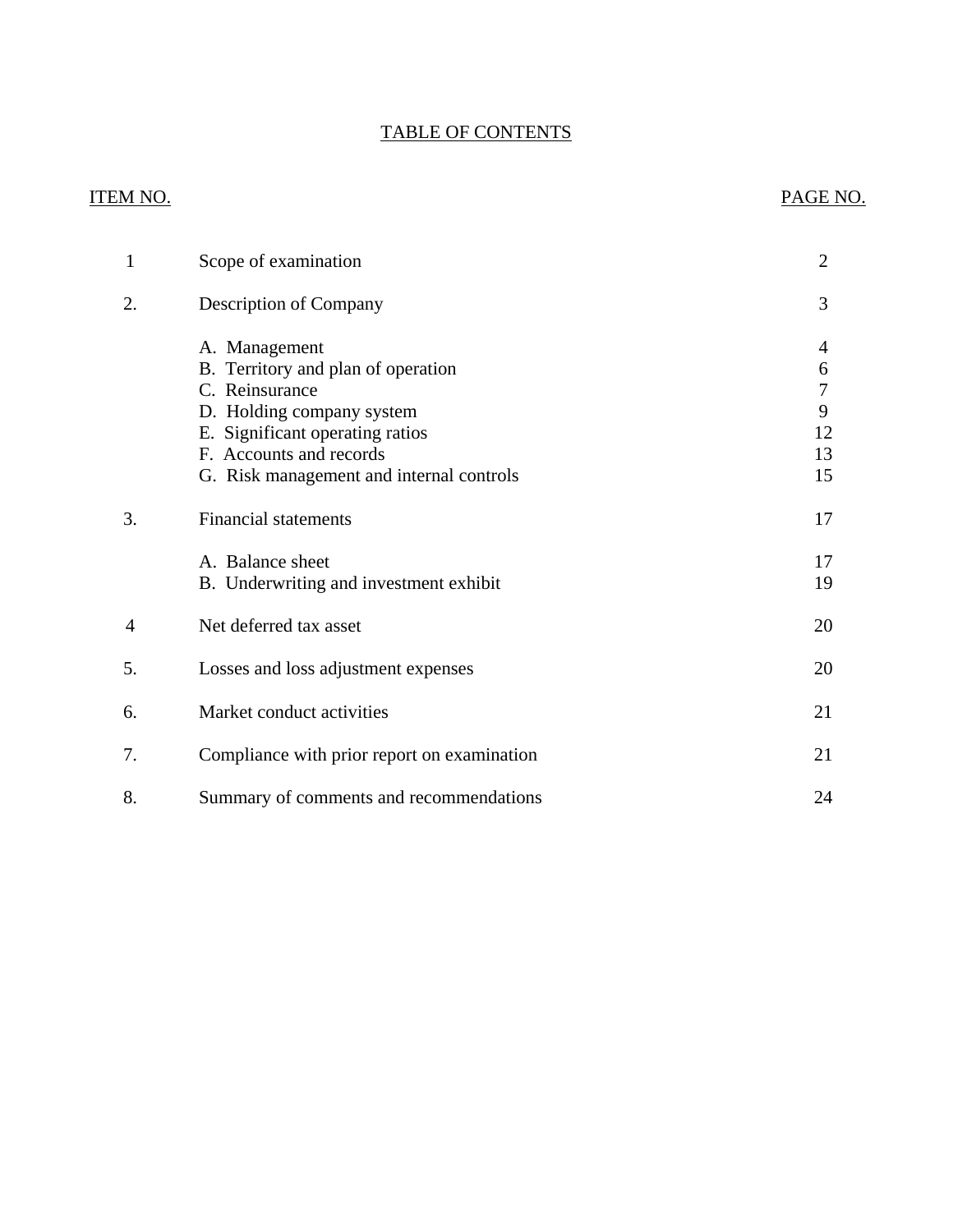

STATE OF NEW YORK INSURANCE DEPARTMENT 25 BEAVER STREET NEW YORK, NEW YORK 10004

September 26, 2008

Honorable Eric R. Dinallo Superintendent of Insurance Albany, New York 12257

Sir:

Pursuant to the requirements of the New York Insurance Law, and in compliance with the instructions contained in Appointment Number 22693 dated November 28, 2007, attached hereto, I have made an examination into the condition and affairs of Global Liberty Insurance Company of New York as of December 31, 2007, and submit the following report thereon.

Wherever the designation "the Company" appears herein without qualification, it should be understood to indicate Global Liberty Insurance Company of New York.

Wherever the term "Department" appears herein without qualification, it should be understood to mean the New York Insurance Department.

The examination was conducted at the Company's home offices located at 131 East Ames Court, Plainview, NY 11803.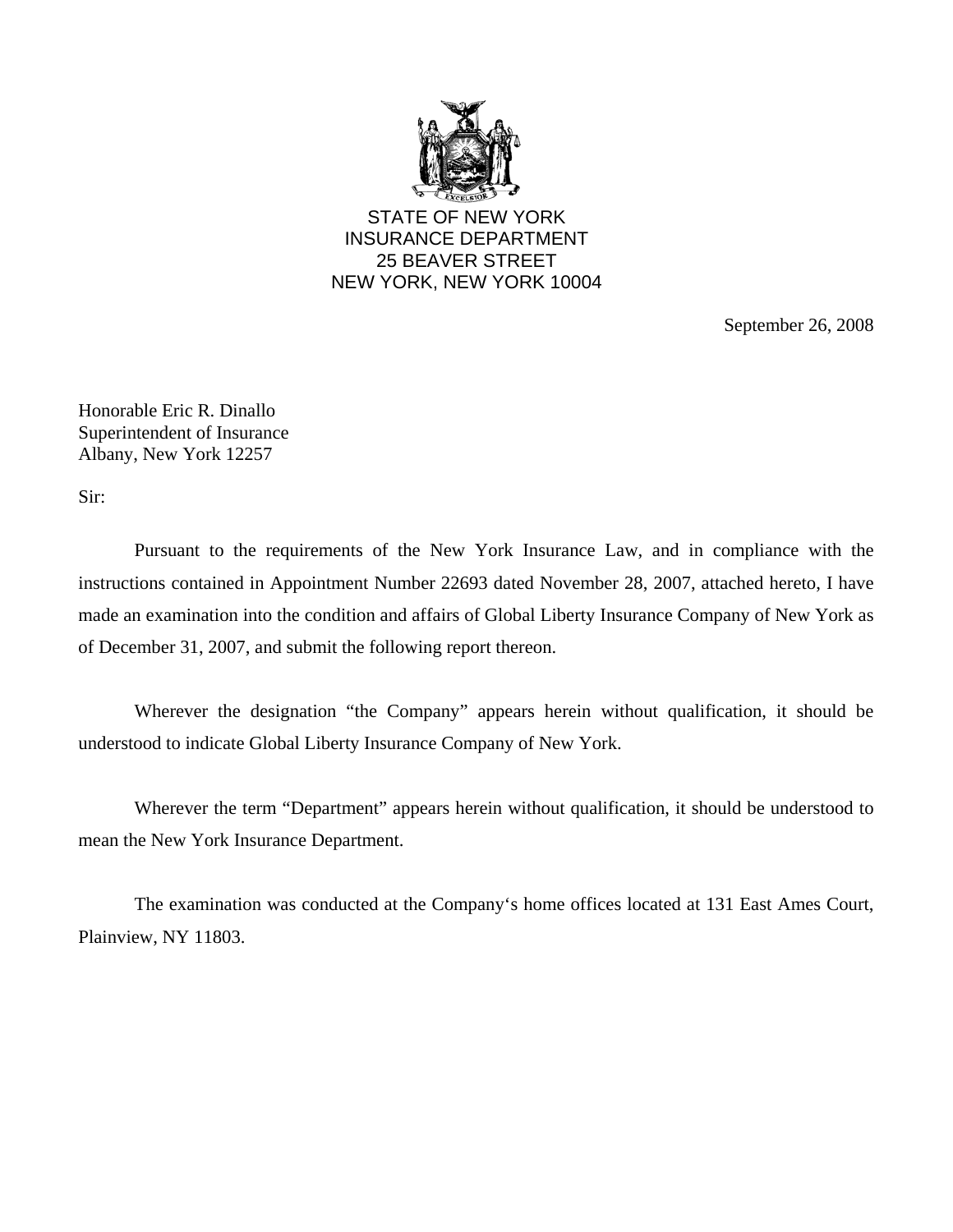2 **1. SCOPE OF EXAMINATION** 

<span id="page-3-0"></span>The Department has performed a single-state examination of Global Liberty Insurance Company*.*  The previous examination was conducted as of December 31, 2003. Also, this Department performed an increase in capital examination on November 8, 2007. This examination covered a four year period from January 1, 2004 through December 31, 2007. Transactions occurring subsequent to this period were reviewed where deemed appropriate by the examiner.

This examination was conducted in accordance with the National Association of Insurance Commissioners ("NAIC") Financial Condition Examiners Handbook, which requires that we plan and perform the examination to evaluate the financial condition and identify prospective risks of the Company by obtaining information about the Company including corporate governance, identifying and assessing inherent risks within the Company and evaluating system controls and procedures used to mitigate those risks. This examination also includes assessing the principles used and significant estimates made by management, as well as evaluating the overall financial statement presentation, management's compliance with NAIC Statutory Accounting Principles and annual statement instructions when applicable to domestic state regulations.

All accounts and activities of the company were considered in accordance with the risk-focused examination process. This examination also included a review and evaluation of the Company's internal control environment.

This examination report includes a summary of significant findings for the following items as called for in the Financial Condition Examiners Handbook of the NAIC:

> Significant subsequent events Company history Corporate records Management and control Fidelity bonds and other insurance Territory and plan of operation Growth of Company Loss experience Reinsurance Accounts and records Statutory deposits Financial statements Summary of recommendations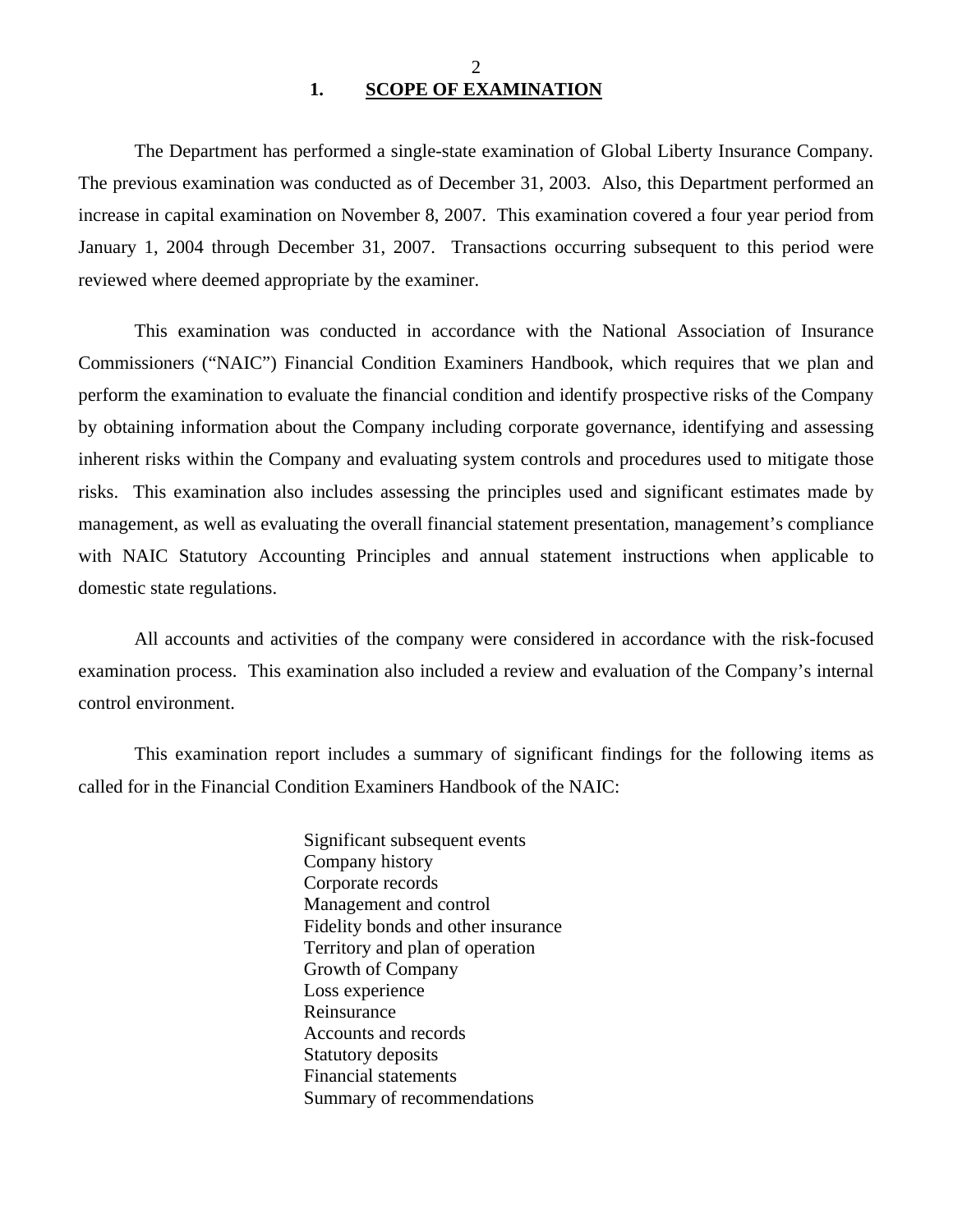<span id="page-4-0"></span>A review was also made to ascertain what action was taken by the Company with regard to comments and recommendations contained in the prior report on examination.

This report on examination is confined to financial statements and comments on those matters, which involve departures from laws, regulations or rules, or which are deemed to require explanation or description.

## **2. DESCRIPTION OF COMPANY**

The Company was incorporated under the laws of the State of New York on June 5, 1999, and became licensed on January 18, 2001 under the name American Horizon Insurance Company of New York. Prior to January 27, 2003, the Company was a wholly-owned subsidiary of American Horizon Insurance Company ("AHIC"), an Illinois domiciled insurance company, and wrote no business. Effective January 27, 2003, the Department approved the sale of American Horizon Insurance Company of New York to A&S Transportation Writers, Inc., a New York Corporation (currently known as Anchor Holdings Group, Inc.), which is owned 100% by Mr. Hossni Elhelbawi. Thereafter, effective February 21, 2003, the Company was renamed Global Liberty Insurance Company of New York. The Company commenced writing business on March 1, 2003.

The Company is 100% owned by Anchor Holdings Group Inc. The Company also has an exclusive managing general agency agreement with Anchor Group Management, Inc., a New York licensed insurance brokerage company that is wholly owned by Mr. Hossni Elhelbawi, which is further discussed in Item 2D herein.

Capital paid in is \$1,200,000 consisting of 1,200,000 shares of common stock at \$1 par value per share, and gross paid in and contributed surplus is \$2,113,844. During 2003, the Company's board of directors increased the number of authorized shares from 700,000 to 1,000,000. The prior report on examination noted that the Company failed to file an amendment to its charter with the Department to reflect the change in the number of authorized shares. In 2004, the Company filed an amendment to its charter increasing the number of authorized shares to 2,000,000, which was approved by the Department on April 26, 2006. In June 2007, the Company's parent, Anchor Holdings Group, Inc., purchased an additional 200,000 shares of the Company's stock at a price of \$1.25 per share, resulting in an increase to paid in capital in the amount of \$200,000 and an increase to gross paid in and contributed surplus in the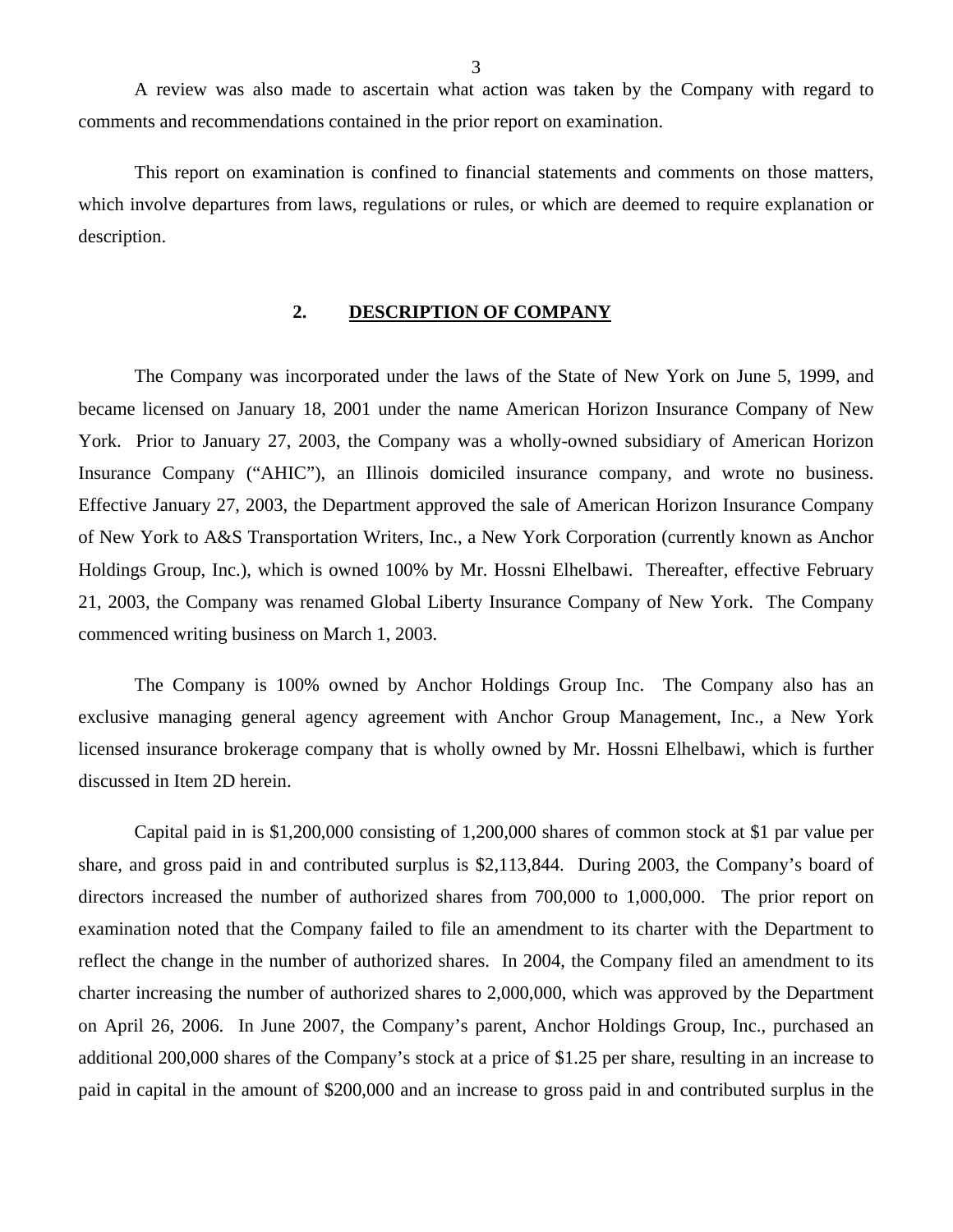amount of \$50,000. Below is a summary of changes in paid in capital and gross paid in and contributed surplus during the examination period:

|                         |                                              | Paid in                | Gross paid in<br>and contributed |
|-------------------------|----------------------------------------------|------------------------|----------------------------------|
| Date                    | Description                                  | Capital                | surplus                          |
| 12/31/2003<br>6/29/2007 | Beginning balance<br>Additional stock issued | \$1,000,000<br>200,000 | \$2,063,844<br>50,000            |
| 12/31/2007              | Ending gross paid in and contributed surplus | \$1,200,000            | \$2,113,844                      |

## A. Management

Pursuant to the Company's charter and by-laws, management of the Company is vested in a board of directors consisting of not less than thirteen. At December 31, 2007, the board of directors was comprised of the following thirteen members:

| Name and Residence     | <b>Principal Business Affiliation</b>          |
|------------------------|------------------------------------------------|
| Mohsen T. Badran       | Director,                                      |
| Little Neck, NY        | Goodwill Industries of New York and New Jersey |
| Rhonda Barry           | Director,                                      |
| Merrick, NY            | Global Liberty Insurance Company of New York   |
| David Cramer           | Director,                                      |
| Centerport, NY         | Self Employed – Cramer Associates              |
| Ahmed Elhelbawi        | Director,                                      |
| Kingwood, TX           | <b>Anchor Air</b>                              |
| Hossni Elhelbawi       | President                                      |
| Hauppauge, NY          | Global Liberty Insurance Company of New York   |
| Douglas Goldenbaum     | Vice President, Controller,                    |
| Huntington, NY         | Global Liberty Insurance Company of New York   |
| Artie Gyftopoulos      | Director,                                      |
| New York, NY           | <b>Atlantic Bank of New York</b>               |
| Robert B. King         | Vice President, CPP/Reinsurance,               |
| New York, NY           | Global Liberty Insurance Company of New York   |
| Hovannes John Malikyan | Director,                                      |
| Forest Hills, NY       | New York Life Ins. Co.                         |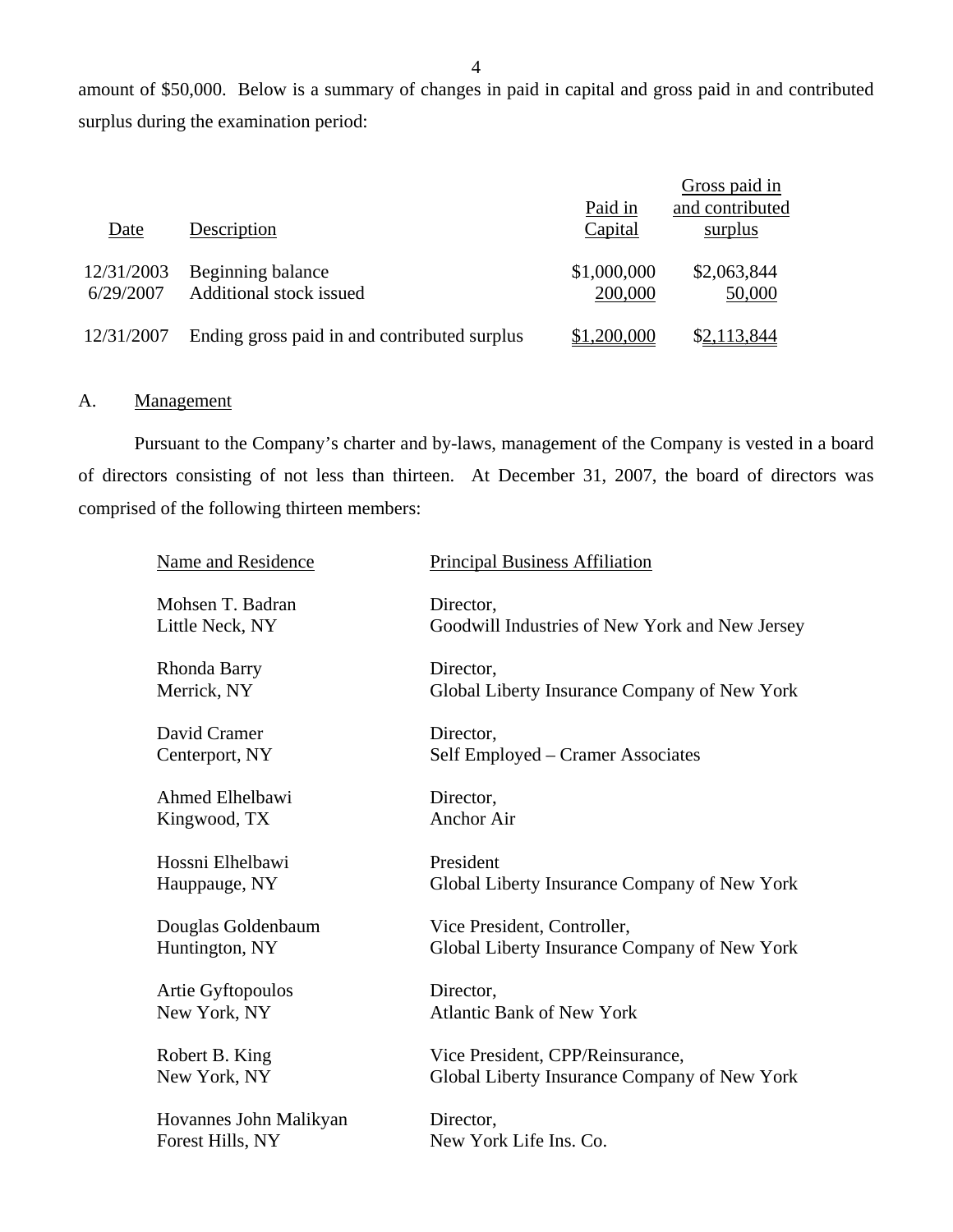| Name and Residence | <b>Principal Business Affiliation</b>        |
|--------------------|----------------------------------------------|
| Alan Jay Martin    | Director,                                    |
| Roslyn, NY         | Alan Jay Martin Esq.                         |
| Angela Osan        | <b>Executive Vice President,</b>             |
| Saint James, NY    | Global Liberty Insurance Company of New York |
| John E. Pittas     | Director,                                    |
| Flushing, NY       | John E. Pittas Esq.                          |
| Mahmoud Ragab      | Senior Vice President, Underwriting,         |
| Nesconset, NY      | Global Liberty Insurance Company of New York |

5

The board of directors met fifteen times during the period under examination. A review of the minutes of the board of directors' meetings held during the examination period indicated that the meetings were generally well attended, with the exception of Ahmed Elhelbawi, who attended less than 50% of the meetings for which he was eligible to attend.

Members of the board have a fiduciary responsibility and must evince an ongoing interest in the affairs of the insurer. It is essential that board members attend meetings consistently and set forth their views on relevant matters so that the board may reach appropriate decisions. Individuals who fail to attend at least one-half of the regular meetings do not fulfill such criteria. It is recommended that board members who are unable or unwilling to attend meetings consistently should resign or be replaced.

As of December 31, 2007, the principal officers of the Company were as follows:

Name Title

Hossni Elhelbawi President

Angela Osan Secretary and Treasurer

## Conflict of Interest Policy

The Company adopted a policy statement pertaining to conflict of interest for its directors and officers as recommended in the prior report on examination. In reviewing the Company's conflict of interest statements, it was noted that for calendar years 2004 and 2005, one of the Company's officers and/or directors did not complete a conflict of interest questionnaire.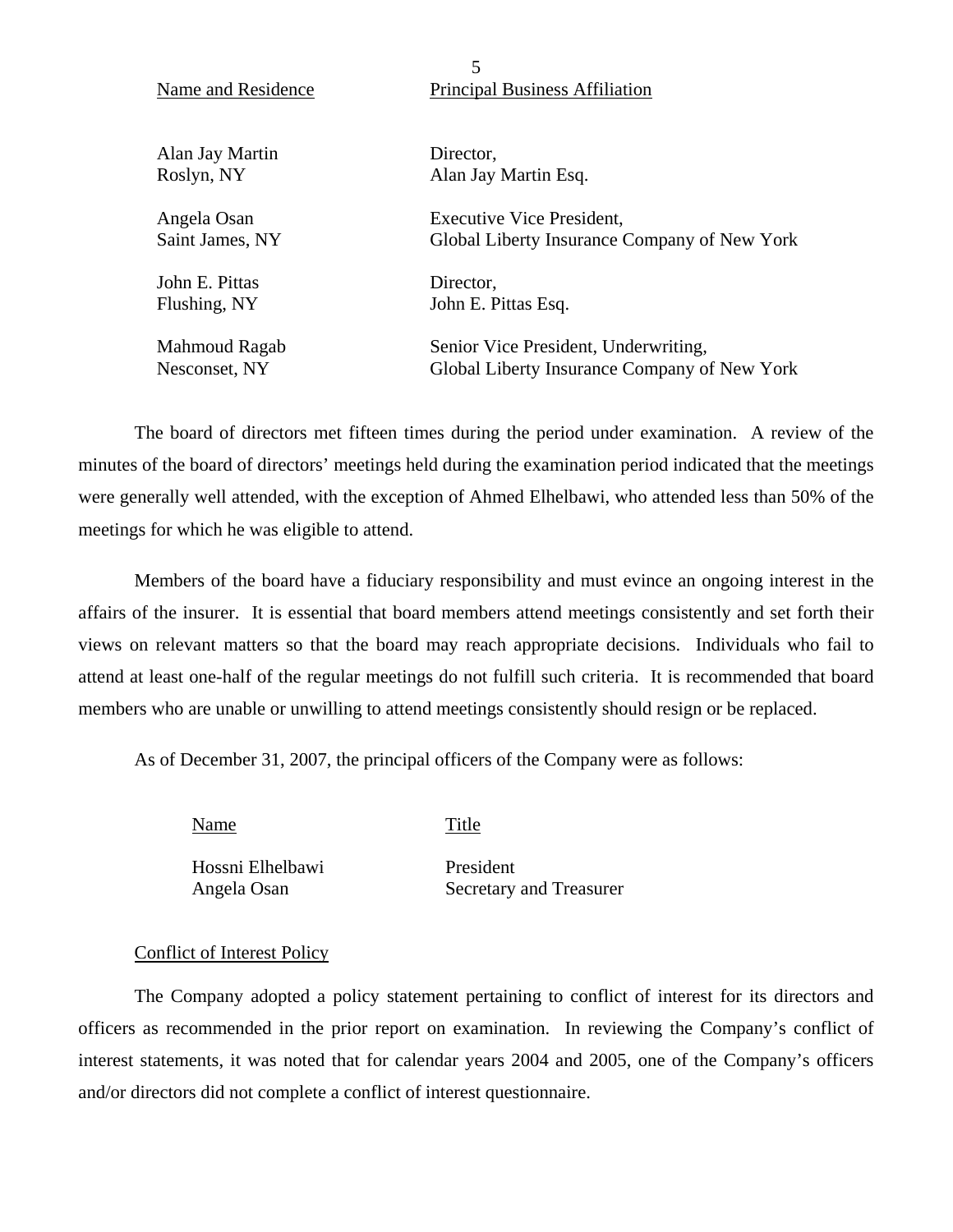It is recommended that the Company put in place necessary procedures to ensure that all of its directors and officers complete signed conflict of interest statements as provided in its conflict of interest statement policy.

#### B. Territory and Plan of Operation

York. As of December 31, 2007, the Company was licensed to write business only in the State of New

As of the examination date, the Company was authorized to transact the kinds of insurance as defined in the following numbered paragraphs of Section 1113(a) of the New York Insurance Law:

| Paragraph | Line of Business                               |
|-----------|------------------------------------------------|
| 4         | Fire                                           |
| 5         | Miscellaneous property                         |
| 6         | Water damage                                   |
| 13        | Personal injury liability                      |
| 14        | Property damage liability                      |
| 15        | Workers' compensation and employers' liability |
| 19        | Motor vehicle and aircraft physical damage     |
| 20        | Marine and inland marine                       |
|           |                                                |

In May 2005, the Company filed a request with the Department to amend its license and charter to include lines of business defined in paragraphs 4, 5, 6, 12, and 20 of Section 1113 of the New York Insurance Law. The Department approved this amendment effective April 11, 2006.

Based on the lines of business for which the Company is licensed and the Company's current capital structure, and pursuant to the requirements of Articles 13 and 41 of the New York Insurance Law, the Company is required to maintain a minimum surplus to policyholders in the amount of \$1,700,000.

The Company is a property and casualty insurer. The Company is authorized to write business in the state of New York and is currently seeking to obtain a license in the state of New Jersey. The Company writes predominately commercial automobile liability and physical damage insurance for "black and silver" cars and limousines in the New York City boroughs, upstate New York, Long Island and Rockland County and a small book of commercial multi-peril business. In addition, the New York state assigned risk pool supplements a very small percentage of the Company's business. The Company's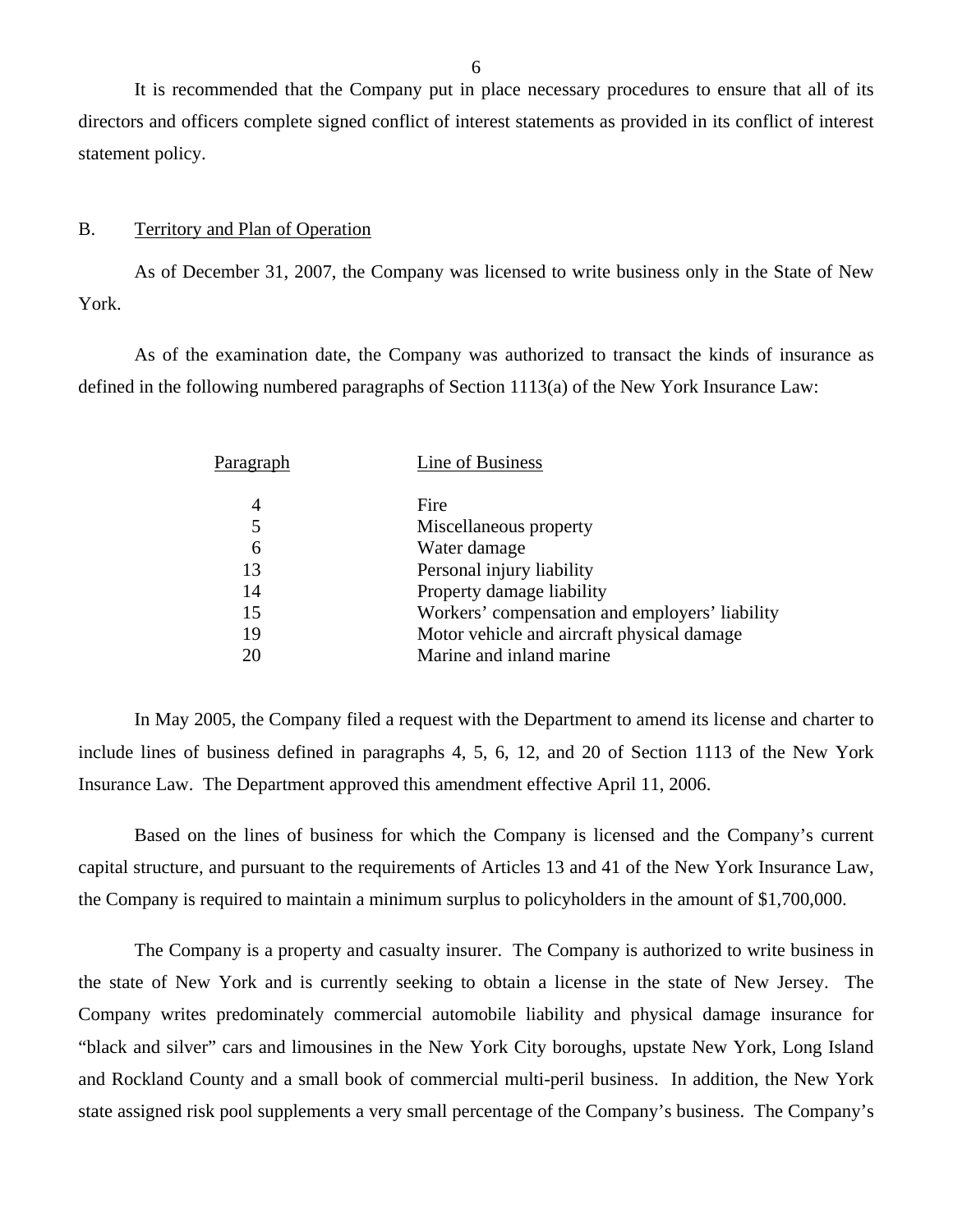policies are marketed through a sub-agency network of agents and brokers appointed directly by its managing general agent, Anchor Group Management, Inc., an affiliate of the Company.

The following schedule shows the direct premiums written by the Company during the period under examination:

| Calendar Year | <b>Direct Premiums</b><br>Written |
|---------------|-----------------------------------|
| 2004          | \$9,724,417                       |
| 2005          | \$17,673,252                      |
| 2006          | \$22,989,619                      |
| 2007          | \$31,531,319                      |

## C. Reinsurance

#### Assumed

The Company has participated in the New York Special Risk Distribution Program (SRDP). The Company's share of the SRDP underwriting results are reported quarterly and such results are reported as assumed reinsurance by the Company.

#### Ceded

The Company's reinsurance program has changed since the last report on examination. During this examination period, the Company entered into an agreement to commute its quota share and excess of loss reinsurance treaties in effect for policy years 2005 and prior. The terms of the agreement were under dispute, and the Company entered into arbitration to resolve the related issues. An arbitration panel issued a final judgment and award on November 16, 2006 on this matter.

For the period under examination, the Company purchased reinsurance coverage for its property/casualty commercial automobile lines. The Company has a quota share and excess of loss reinsurance coverage for specific policy limits as well as clash coverage that provided the Company with a net retention of \$160,000 for this program. In 2007, the Company began writing commercial multiple peril business that provided coverage for its property and general liability business. The Company has both quota share and excess of loss reinsurance protection for this business, which provided a net retention of \$87,500 for this reinsurance arrangement.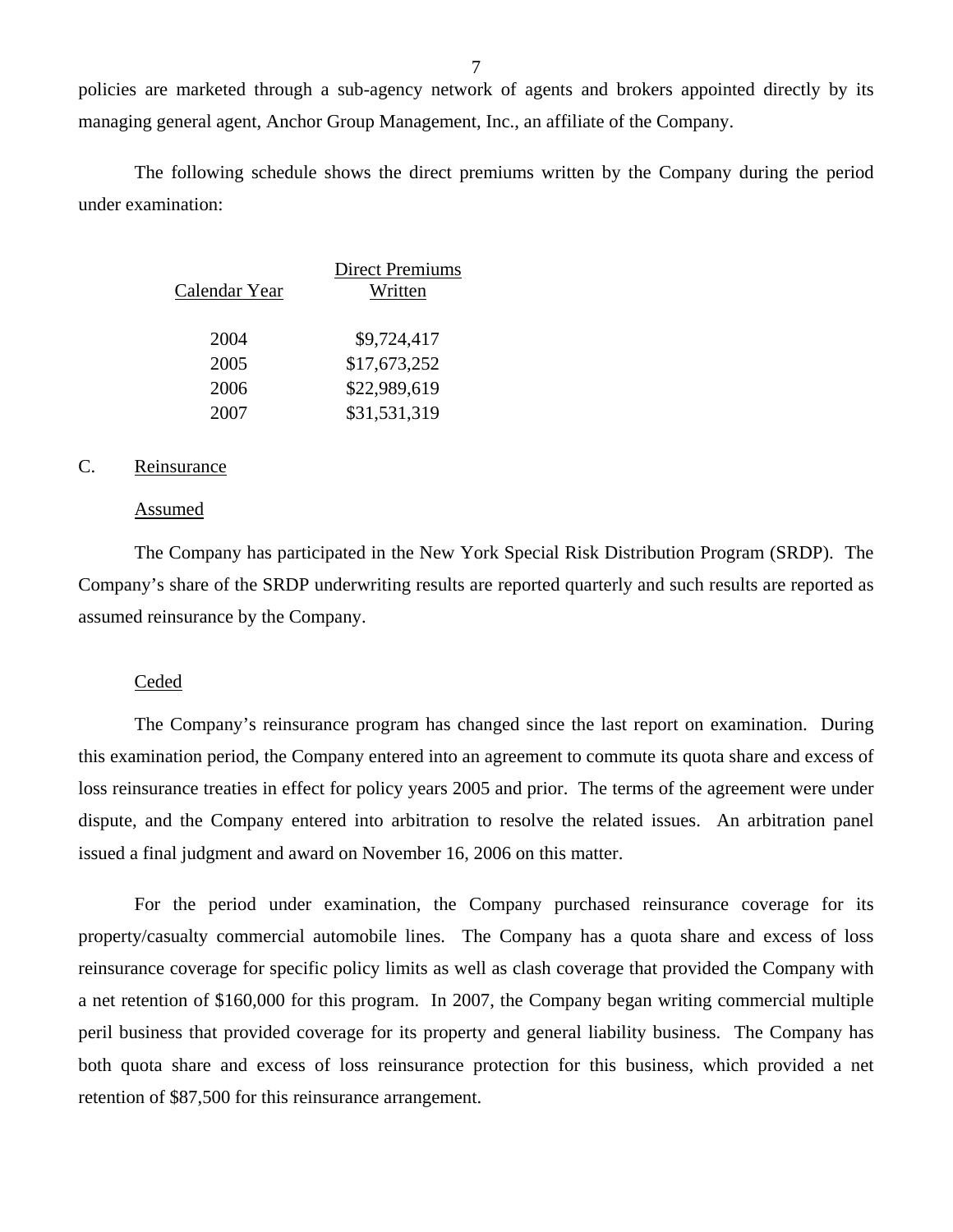Examination review of the Schedule F data reported by the Company in its filed annual statement was found to accurately reflect its reinsurance transactions. Additionally, management has represented that all material ceded reinsurance agreements transfer both underwriting and timing risk as set forth in the NAIC Accounting Practices and Procedures Manual, Statements of Statutory Accounting Principles ("SSAP") No. 62. Representations were supported by appropriate risk transfer analysis and an attestation from the Company's chief executive officer pursuant to the NAIC Annual Statement Instructions. Additionally, the examination review indicated that the Company was not a party to any finite reinsurance agreements. All ceded reinsurance agreements were accounted for utilizing reinsurance accounting as set forth in SSAP No. 62.

The examiner reviewed all of the ceded reinsurance contracts in effect at December 31, 2007. As of the examination date, the Company has both excess of loss and quota share reinsurance arrangements in place for the protection of its commercial automobile and commercial multiple peril business. The contracts contained the required standard clauses including insolvency clauses meeting the requirements of Section 1308 of the New York Insurance Law.

It was noted that one of the Company's excess of loss reinsurance agreements contained an offset clause that was not in compliance with Section 7427 of the New York Insurance Law, which requires that in the event of the insolvency of either party to the agreement then offset shall be allowed to the extent permitted. The offset clause contained in the contract read as follows:

"The Reinsured and the Reinsurer shall have the right to offset any balances or amounts due from one party to the other under the terms of this Contract. The party asserting the right of offset may exercise such right any time whether the balances due are on account of premiums or losses or otherwise."

It is recommended that the Company amend its reinsurance agreement to include wording which states that in the event of the insolvency of either party to the agreement then offset shall be allowed to the extent permitted by the provisions of Section 7427 of the New York Insurance Law.

The Company had the following ceded reinsurance program in effect at December 31, 2007: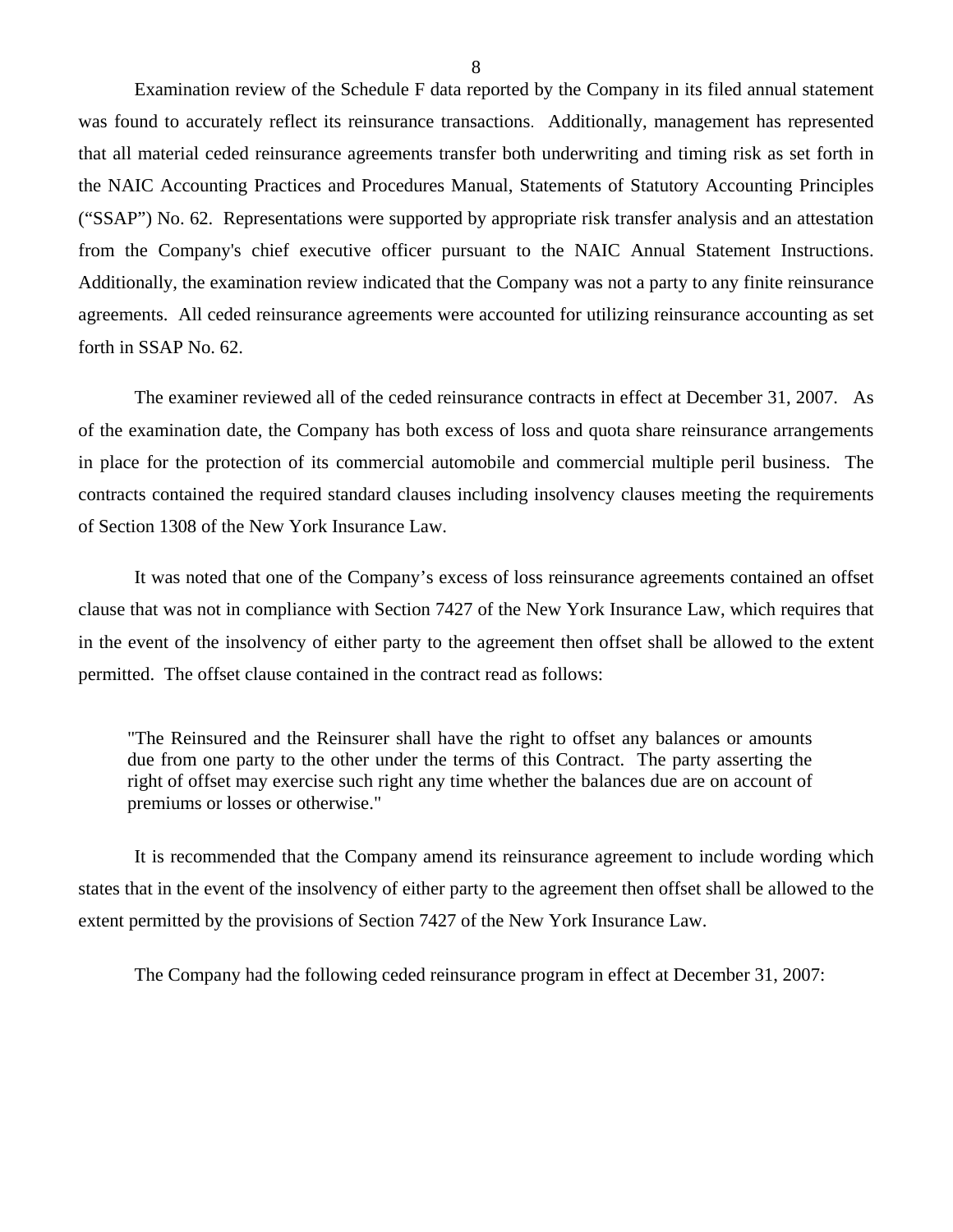<span id="page-10-0"></span>

| <b>Type of Treaty</b>                                     | Cession                                                                                                                                           |  |
|-----------------------------------------------------------|---------------------------------------------------------------------------------------------------------------------------------------------------|--|
| Property/Casualty – Commercial Automobile                 |                                                                                                                                                   |  |
| Primary Auto Liability and Physical Damage<br>Quota Share | 40% quota share of \$100,000 ultimate net loss,<br>each loss occurrence.                                                                          |  |
| 100% Authorized                                           |                                                                                                                                                   |  |
| Automobile and Physical Damage Excess of Loss             | Limit of 75% of \$400,000 excess \$100,000                                                                                                        |  |
| 100% Authorized                                           | ultimate net loss, each loss occurrence.                                                                                                          |  |
| <b>Excess of Loss</b>                                     | <b>Excess of Loss Coverage:</b>                                                                                                                   |  |
| 100% Authorized                                           | For policy limits of $$1,000,000$ :                                                                                                               |  |
|                                                           | Limit of \$500,000 excess \$500,000 ultimate net<br>loss as respect each occurrence, each insured.                                                |  |
|                                                           | For policy limits of $$1,500,000$ :                                                                                                               |  |
|                                                           | Limit of $$1,000,000$ xs $$500,000$ ultimate net loss<br>as respect each loss occurrence, each insured.                                           |  |
|                                                           | Clash Coverage:<br>Limit of $$700,000$ xs $$300,000$ ultimate net loss as<br>respect each and every occurrence                                    |  |
| Property/Casualty – Commercial Multiple Peril             |                                                                                                                                                   |  |
| <b>Commercial Quota Share</b>                             | 50% of \$50,000 quota share ultimate net loss each                                                                                                |  |
| 100% Authorized                                           | risk, each loss occurrence of insurance business<br>classified<br>monoline general<br>as<br>liability<br><b>or</b><br>commercial package business |  |

## D. Holding Company System

The Company is a wholly-owned subsidiary of Anchor Holdings Group, Inc., a New York Corporation, which is ultimately controlled by Mr. Hossni Elhelbawi. He also owns 100% of Anchor Group Management, Inc., an affiliate of the Company, which produces 100% of the voluntary business written by the Company.

The prior report on examination recommended that the Company file its annual holding company registration statements in a timely manner. A review of the holding company registration statements filed with the Department indicated that such filings were complete and were filed in a timely manner except

9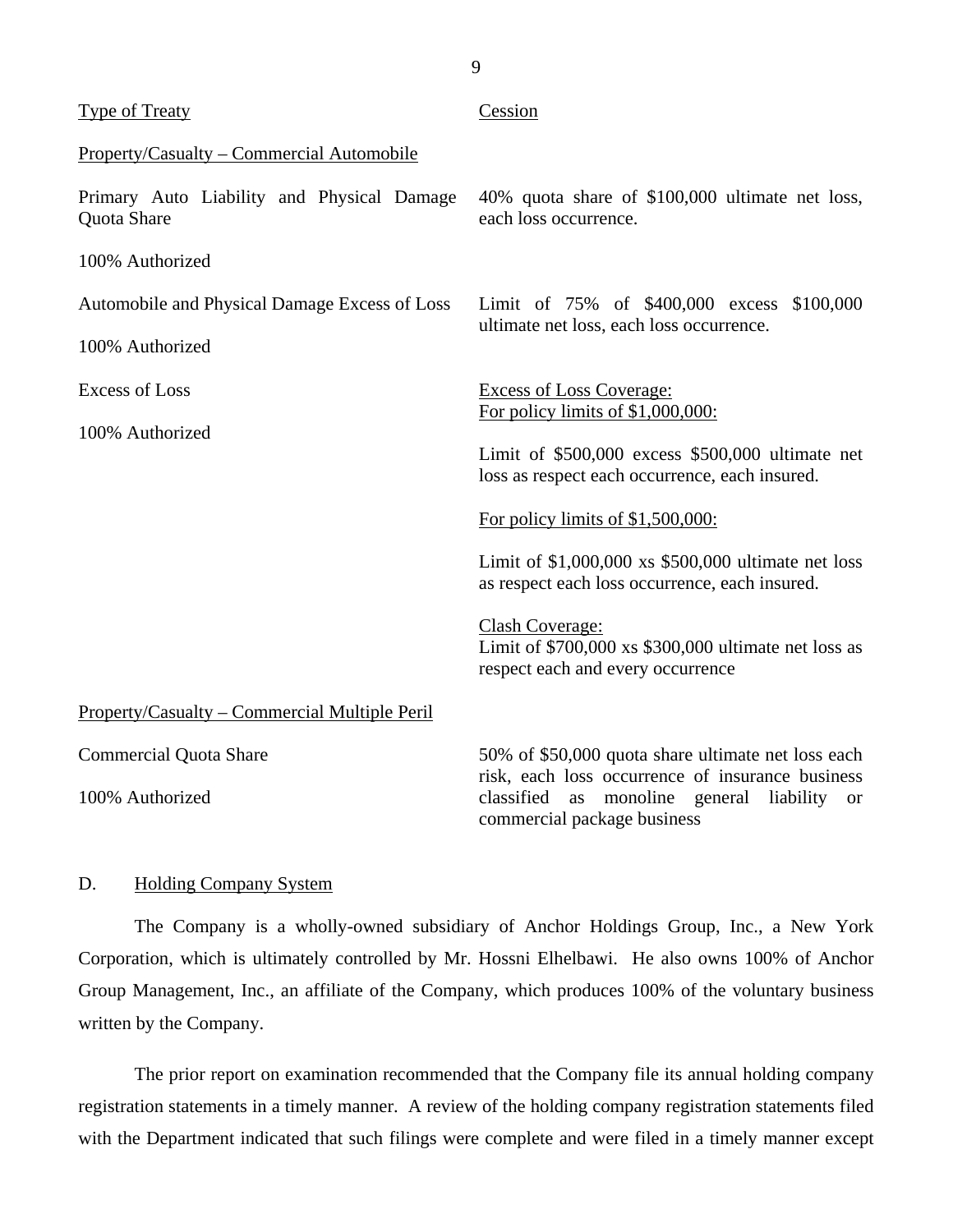for the 2006 statement. Pursuant to Part 80-1.4 of Department Regulation 52, all controlled insurers are required to file an annual holding company registration statement (Form HC1) within 120 days following the end of its ultimate holding company's fiscal year. It is again recommended that the Company file its annual holding company registration statements in a timely manner pursuant to the provisions of Part 80- 1.4 of Department Regulation 52.

The Company is deemed to be a producer-controlled insurer as defined in Part 80-2.2(a) of Department Regulation 52-A, with Anchor Group Management, Inc. as the controlling producer. Pursuant to the provisions of Part 80-2.2(c), the Company is required to submit to the Department annually, on or before April 1, an independent loss reserve opinion on the adequacy of the loss and loss adjustment expense reserves established by the controlled insurer as of the preceding December 31, for the business placed by the controlling producer, and a report consisting of the following:

(i)( a ) the amount of premiums on insurance business placed with the controlled insurer by the controlling producer;

( b ) the amount of commissions, charges or other fees paid by the controlled insurer to the controlling producer during the previous calendar year; and

( c ) the amounts owed to the controlling producer on the business by line of insurance on the annual statement; and

(ii) the percentage that the amounts specified in subparagraph (i) of this paragraph represent of the controlled insurer's net premiums written for each such line of insurance.

The prior report on examination recommended that the Company comply with Part 80-2.2 of Department Regulation 52-A by filing a report each year with the Department. A review of the Regulation 52-A filings made to the Department during the examination period indicates that the filings were completed for all years under examination except for calendar year 2004. It is again recommended that the Company annually submit the required reports to the Department pursuant to the provisions of Part 80-2.2 of Department Regulation 52-A.

The following is a chart of the holding company system at December 31, 2007: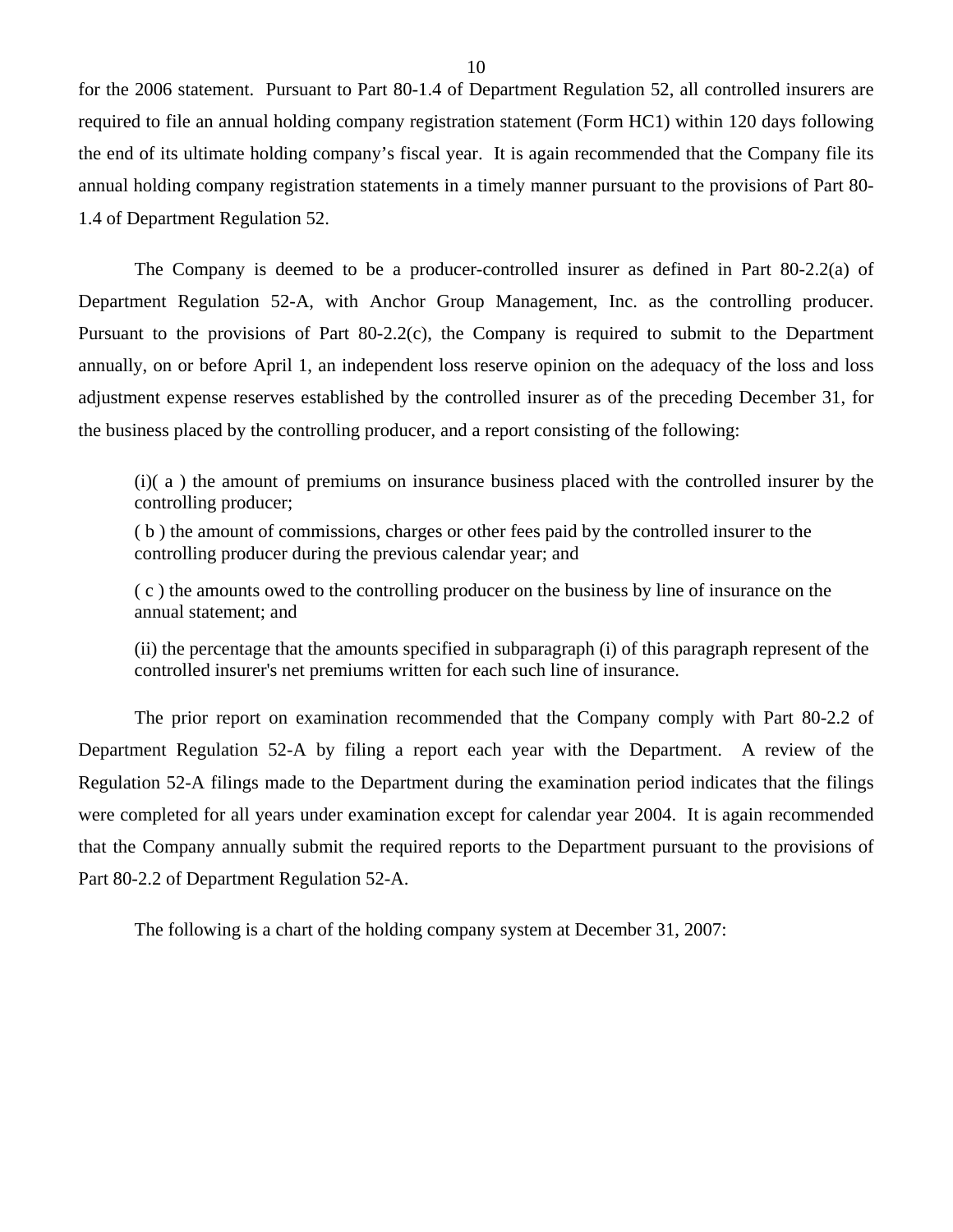

At December 31, 2007, the Company was party to the following agreements with other members of its holding company system:

## (i) Managing General Agent Agreement

Effective February 1, 2003, the Company entered into a managing general agent agreement with its affiliate, Anchor Group Management, Inc. ("AGM"). Under the terms of the agreement, AGM shall have the underwriting authority to bind the Company for commercial auto policies in all New York territories, and the Company shall have the ultimate final authority over decisions to include but not limited to the acceptance, rejection or cancellation of risks. AGM agrees to perform all duties and responsibilities involving marketing, underwriting administration, claims administration, accounting and regulatory reporting, investments and general administration. AGM is deemed a controlling producer for the Company pursuant to the provisions of Department Regulation 52-A. The Department approved this agreement on April 15, 2005.

### (ii) Management Service Agreement

Effective April 1, 2005, the Company entered into a management service agreement with its affiliate company, AGM. Pursuant to the Agreement, AGM provides all services necessary for the dayto-day operations of the Company including, but not limited to, underwriting, management information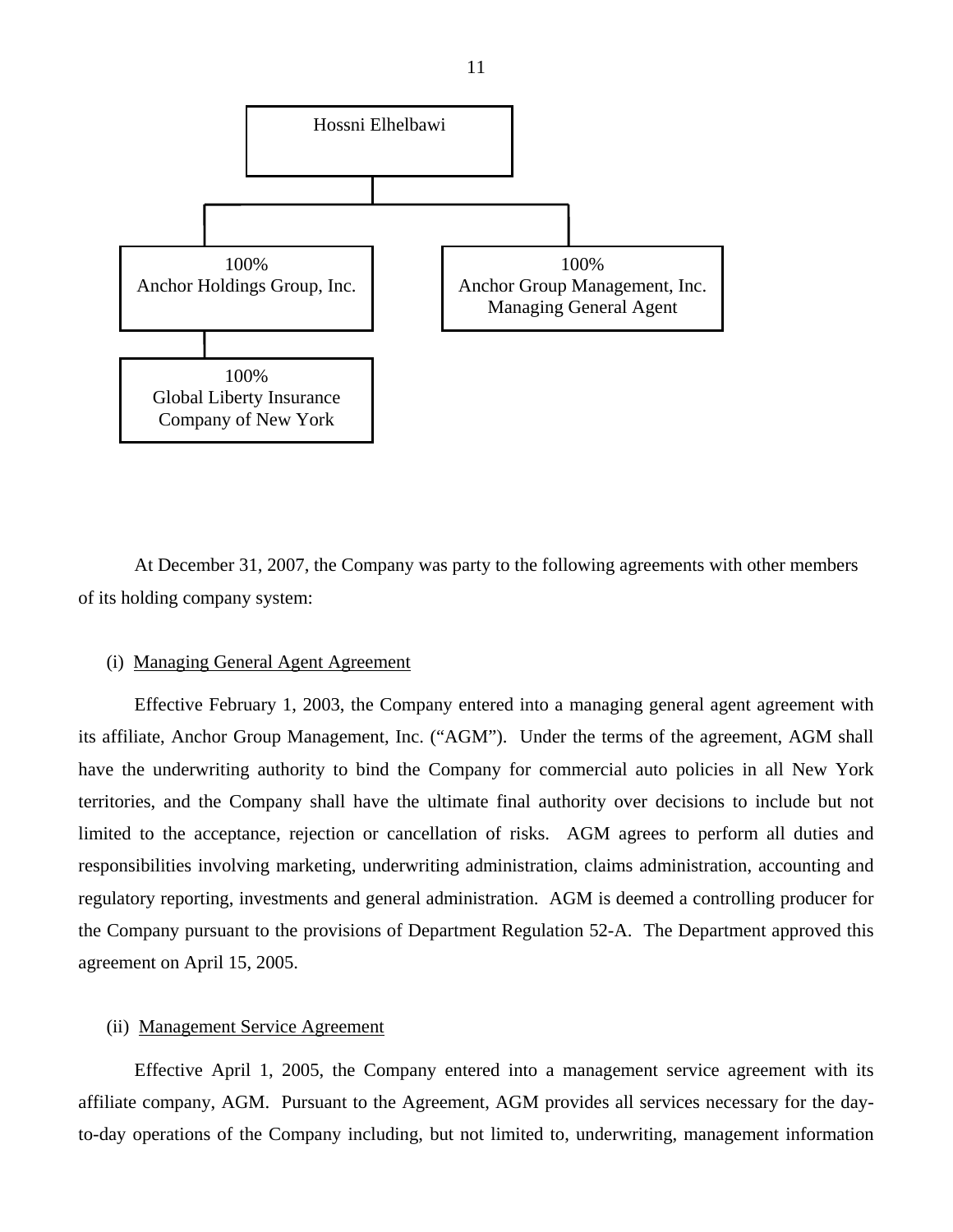systems, data input and administration, premium collection, administration of policy forms, rates and rules filings and general administration. The agreement was not submitted to the Department for nondisapproval at least 30 days prior to implementation pursuant to the provisions of Section 1505(d) of the New York Insurance Law. The Company subsequently submitted the captioned agreement to the Department on May 27, 2008. It is recommended that the Company submit all inter-company agreements to the Department at least thirty days prior to implementation in accordance with Section 1505(d) of the New York Insurance Law.

## E. Significant Operating Ratios

The following ratios have been computed as of December 31, 2007, based upon the results of this examination:

| Net premiums written to surplus as regards policyholders                               | 246% |
|----------------------------------------------------------------------------------------|------|
| Liabilities to liquid assets (cash and invested assets less investments in affiliates) | 87%  |
| Premiums in course of collection to surplus as regards policyholders                   | 28%  |

All of the above ratios fall within the benchmark ranges set forth in the Insurance Regulatory Information System of the National Association of Insurance Commissioners.

The underwriting ratios presented below are on an earned/incurred basis and encompass the four year period covered by this examination:

|                                              | Amounts      | Ratios  |
|----------------------------------------------|--------------|---------|
| Losses and loss adjustment expenses incurred | \$23,199,351 | 56.78%  |
| Other underwriting expenses incurred         | 14,266,587   | 34.92   |
| Net underwriting gain                        | 3,392,504    | 8.30    |
| Premiums earned                              | \$40,858,442 | 100.00% |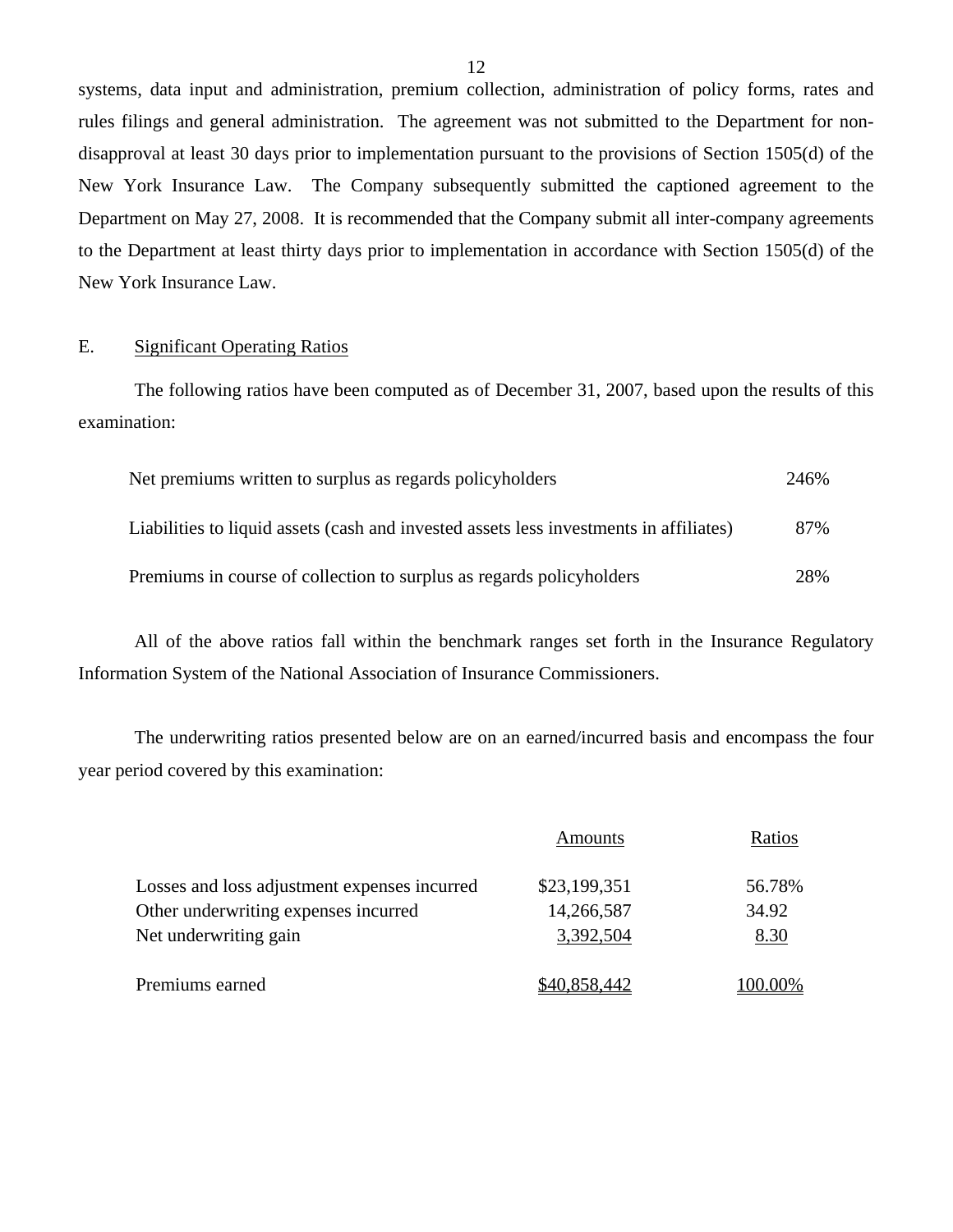## <span id="page-14-0"></span>F. Accounts and Records

### (i) Investment Guidelines

A review of the Company's investment key function indicated that the Company's board of directors has not adopted a written investment plan with specific guidelines as to the quality, maturity and diversification of its investments. It is recommended that the Company adopt written investment guidelines in order to ensure that management will comply with and adhere to the formal policies or strategies of the organization and with Department laws and regulations regarding investments.

## (ii) Securities – NAIC Designation

The Company designated an NAIC rating of "1" to investment securities classified as Industrial and Miscellaneous in Schedule D Part 1, of the annual statement. Upon review of the securities, it was determined by the Capital Markets Bureau of this Department that one of the securities identified as "Capital One Bank" should have been designated with a rating of "1FE", and that the other securities were not rated by any of the nationally significant rating agencies and therefore should have been filed with the NAIC Securities Valuation Office ("NAIC SVO"). It is recommended that the Company file any security with the NAIC SVO that is not rated by a nationally significant rating agency or the NAIC SVO.

## (iii) Custodian Agreement

As of the examination date, the Company did not have a custodian agreement in place as required by the National Association of Insurance Commissioners Financial Condition Examiners Handbook in order to ensure the necessary safeguard of its assets. However, the Company executed a custodian agreement with Smith Barney, a division of Citigroup Global Markets, Inc. effective March 13, 2008. A review of this agreement shows that it contained all of the protective provisions as prescribed in the National Association of Insurance Commissioners Financial Condition Examiners Handbook.

## (iv) Fidelity Insurance

The examiner noted that the Company did not maintain the minimum insurance coverage recommended by Section 2 Exhibit R of the NAIC Financial Condition Examiners Handbook. It is recommended that the Company purchase the minimum fidelity insurance coverage as required by the NAIC.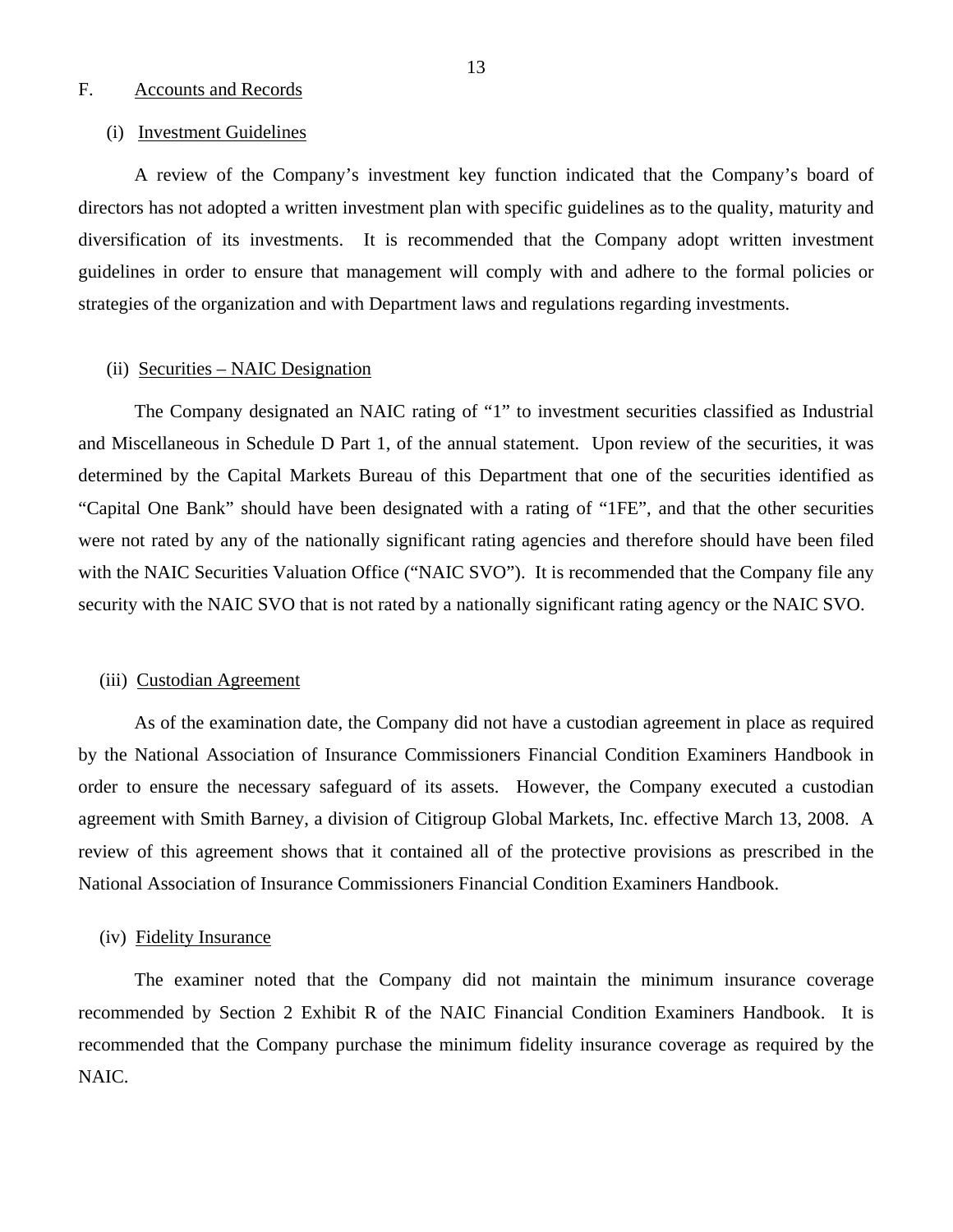## (v) Underwriting and Rating

A review of the Company's underwriting files revealed that the Company provided a five percent risk management credit without proper supporting documentation, which is in violation of Part 160.2(e) of Department Regulation Number 57, which states in part:

> "Insurers must maintain in their files accessible to the department evidence of the factors and data considered in the making of rates….Such information shall be available in such form and detail as will reasonably permit the management of each member and subscriber insurer to ascertain the basis on which the schedules of rates, rating plan, rules, classification and territories are constructed."

It is recommended that the Company maintain its underwriting files in accordance with Part 160.2(e) of Department Regulation 57.

### (vi) Certified Public Accountant ("CPA") Independence

It was noted that a partner in the Company's current CPA firm, Horowitz & Ullmann, PC, served as a member of the Company's board of directors from March 4, 2005 until his resignation from such position effective December 31, 2005. Effective December 31, 2005, the Company selected Horowitz & Ullmann, PC as its accountant and independent auditor.

The American Institute of Certified Public Accountant's ("AICPA") Code of Professional Conduct Section Interpretations under Rule 101 (Independence) states:

"Independence shall be considered to be impaired if:

C. During the period covered by the financial examination or during the period of the professional engagement, a firm, or partner or professional employee of the firm was simultaneously associated with the client as a(n)

1. Director, officer, or employee, or in any capacity equivalent to that of a member of management."

In accordance with Section 307 (b) (1) of the New York Insurance Law, the Company is required to obtain an opinion of an "independent" certified public accountant of its financial statement.

Since the CPA firm opining on the Company's financial statements does not meet the AICPA definition of independence, the Company is in violation of Section 307(b)(1) for its failure to have its financial statement audited by a firm that is not independent of the Company. It is recommended that the Company comply with the provisions of Section 307(b) of the New York Insurance Law regarding obtaining an independent audit of the Company's financial statements.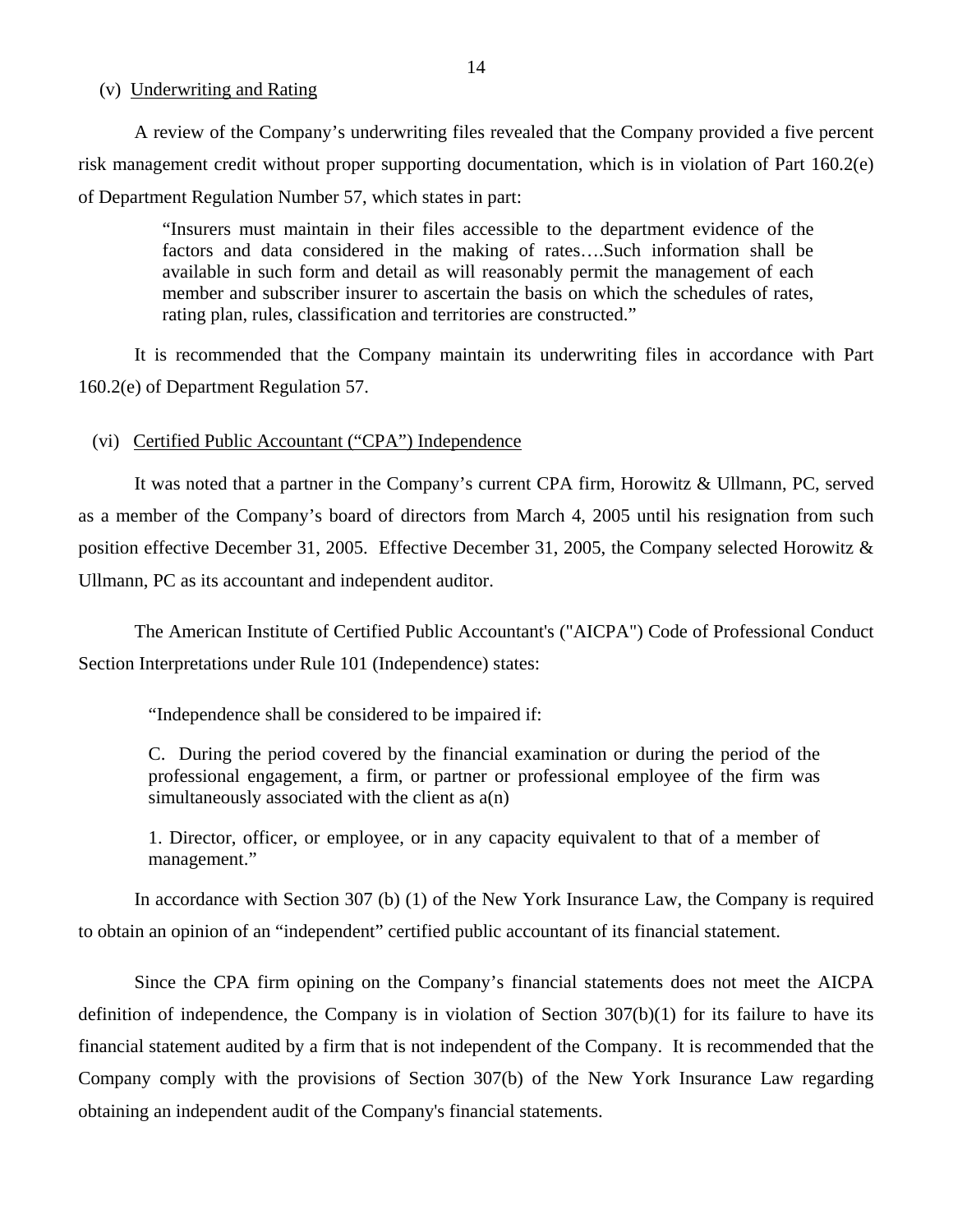## <span id="page-16-0"></span>G. Risk Management and Internal Controls

## (i) Accounting System

The Company's claims reporting system (STG claims system) is not compatible with its general ledger system (Quickbooks system). A review of the system shows that claims payments recorded in the general ledger via the Quickbooks system have to be manually recorded to the STG claims system. The Company's accounting department performs a monthly reconciliation of these systems to reduce the errors that may occur from manually transferring data from one system to the other. A review of the reconciliation shows that there was a significant amount of errors that occurred as a result of the incompatibility of the systems. The Company feels that their current computer system does not adequately meet its accounting and reporting needs and is in the process of implementing a new system that would address this current problem. It is recommended that the Company continue its efforts on developing a computer system that would tailor to its accounting, financial reporting, underwriting and policy administrative needs.

#### (ii) Accounting Manual

The Company does not maintain a proper manual describing the controls and procedures required to complete operational tasks assigned. The Company realizes the importance of having an accounting manual in place and is in the process of developing such a manual. It is recommended that the Company continue its efforts to establish an accounting manual.

#### (iii) Risk Based Capital ("RBC")

The Company reported a risk based capital ratio of 177.2% for the period ended December 31, 2007, which represented a Company Action Level pursuant to Section 1324 of the New York Insurance Law. Pursuant to Section 1324(d) of the New York Insurance Law, the Company was required to submit a Risk Based Capital ("RBC") plan to the superintendent within 45 days after the occurrence of the company action level event, which would identify the conditions that contributed to the action level event and contain proposals of corrective actions that the Company would need to take in order to eliminate the action level event. The Company submitted its RBC plan to the Department on April 18, 2008, which has been placed on file.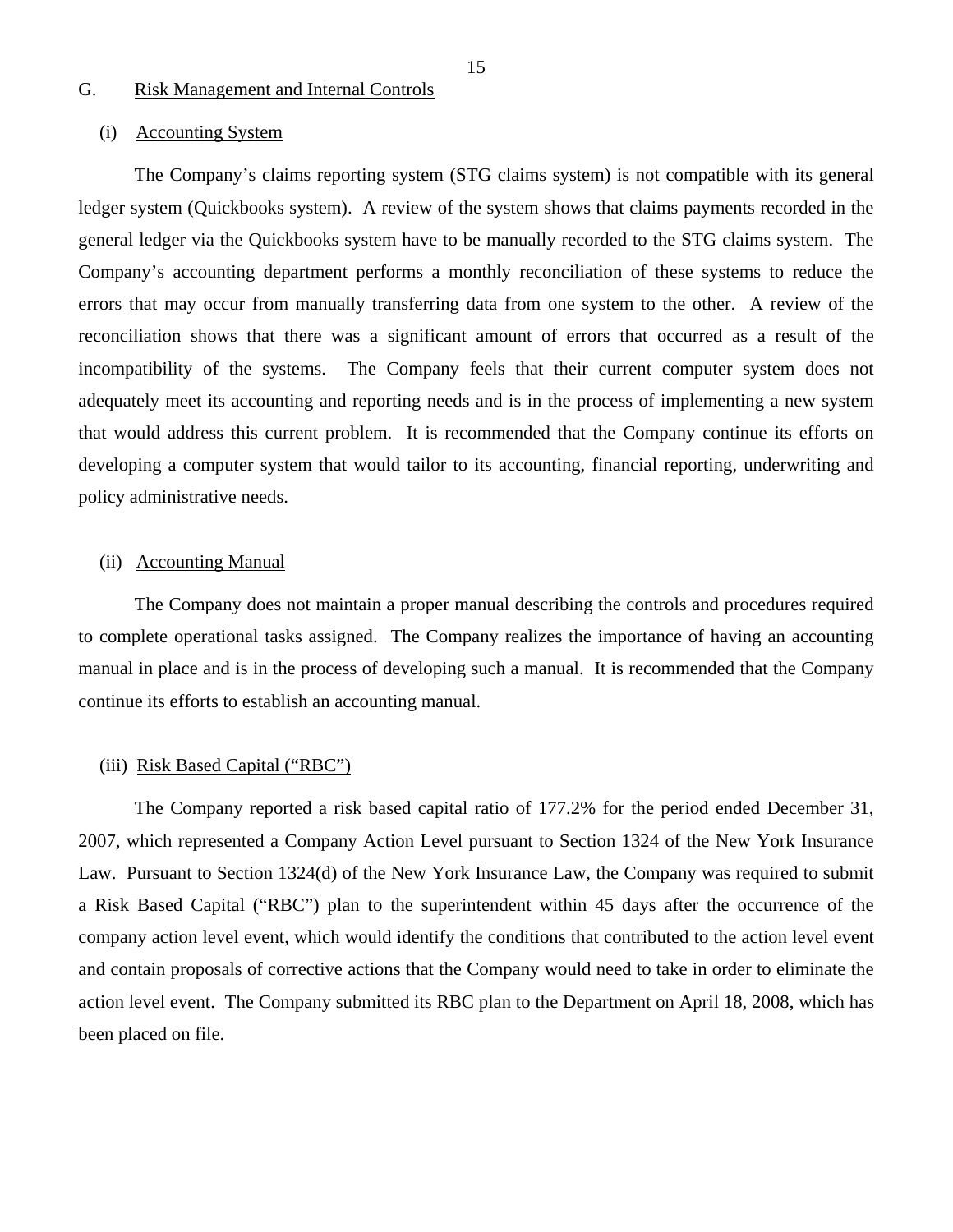## (iv) Premium Growth and Excessive Concentration of Risk

The Company experienced a rapid volume growth in a very short period of time. A review of the Company's surplus shows that it may not be sufficient to support this increased level of exposure. This rapid growth has also resulted in an excessive concentration of risk in the Company's business. This exposure may place the Company in a volatile position.

16

The Company has submitted an RBC Plan to the Department which addresses the issue of rapid growth and concentration of risk. The Department has not yet completed its review of the Company's RBC Plan submission.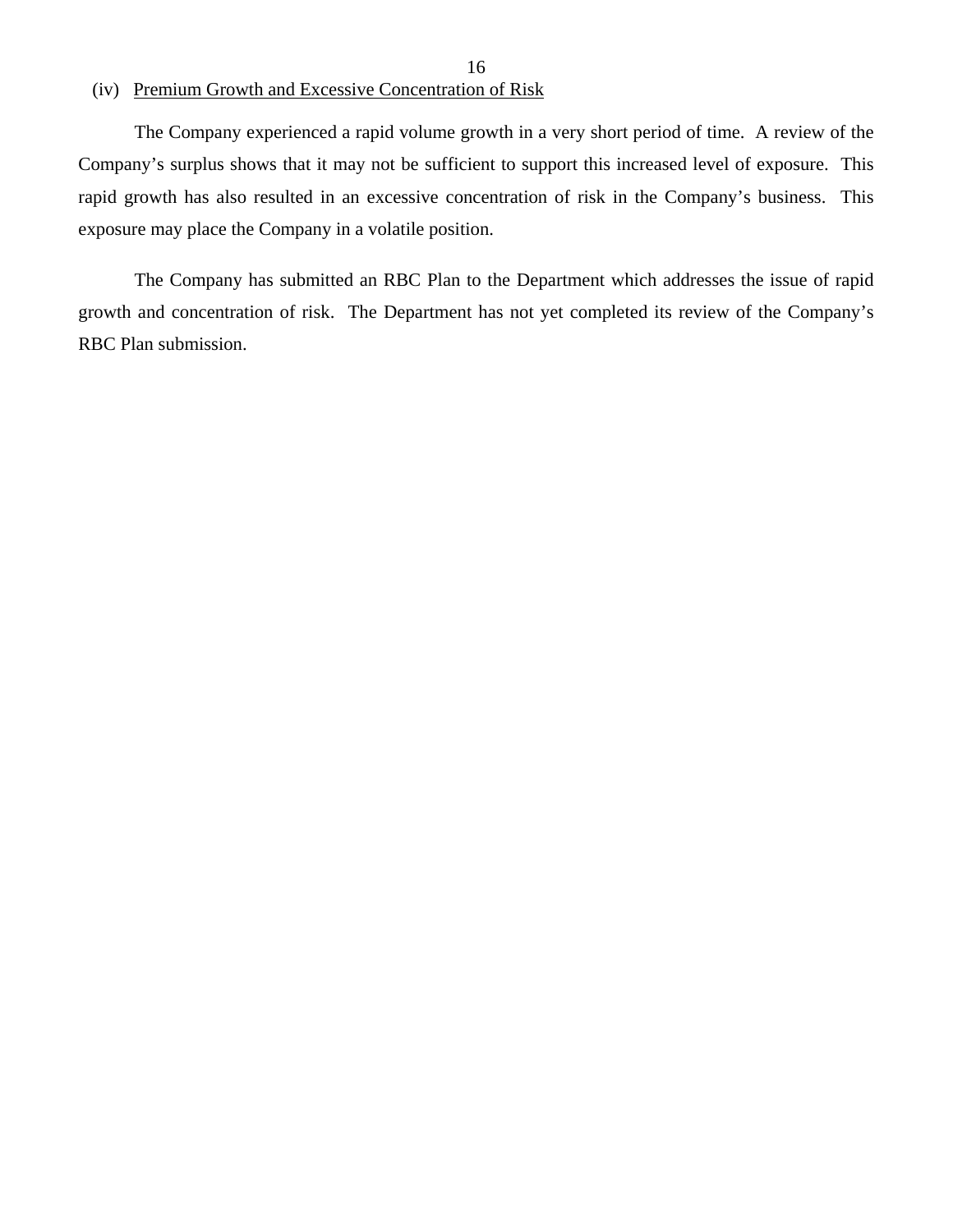## **3. FINANCIAL STATEMENTS**

## A Balance Sheet

The following shows the assets, liabilities and surplus as regards policyholders as of December 31, 2007 as determined by this examination and as reported by the Company:

|                                                   |              | Examination       |              | Company      | Surplus        |
|---------------------------------------------------|--------------|-------------------|--------------|--------------|----------------|
| Assets                                            |              | <b>Assets Not</b> | Net Admitted | Net Admitted | Increase       |
|                                                   | Assets       | Admitted          | Assets       | Assets       | (Decrease)     |
| <b>Bonds</b>                                      | \$16,992,493 | \$<br>$\Omega$    | \$16,992,493 | \$16,992,493 | \$<br>$\theta$ |
| Preferred stocks                                  |              |                   |              |              | $\Omega$       |
| Common stocks                                     | 2,080,516    | 0                 | 2,080,516    | 2,080,516    |                |
| Cash, cash equivalents and short-term investments | 9,397,249    | 0                 | 9,397,249    | 9,397,249    | 0              |
| Investment income due and accrued                 | 218,342      | 0                 | 218,342      | 218,342      | 0              |
| Uncollected premiums and agents' balances in the  |              |                   |              |              |                |
| course of collection                              | 1,968,366    | $\Omega$          | 1,968,366    | 1,968,366    | $\theta$       |
| Deferred premiums, agents' balances and           |              |                   |              |              |                |
| installments booked but deferred and not yet due  | 2,646,931    | $\Omega$          | 2,646,931    | 2,646,931    | $\Omega$       |
| Amounts recoverable from reinsurers               | 356,883      |                   | 356,883      | 356,883      | $\mathbf{0}$   |
| Net deferred tax asset                            | 929,200      | 257,716           | 671,484      | 929,200      | (257,716)      |
| Electronic data processing equipment and software | 25,036       | 25,036            | $\theta$     |              |                |
| Furniture and equipment, including health care    |              |                   |              |              |                |
| delivery assets                                   | 10,214       | 10,214            |              |              |                |
| Equity & deposits in pools                        | 8,657        |                   | 8,657        | 8,657        |                |
| Other assets                                      | 9,245        |                   | 9,245        | 9,245        |                |
| Total assets                                      | \$34,643,132 | \$292,966         | \$34,350,166 | \$34,607,882 | \$ (257,716)   |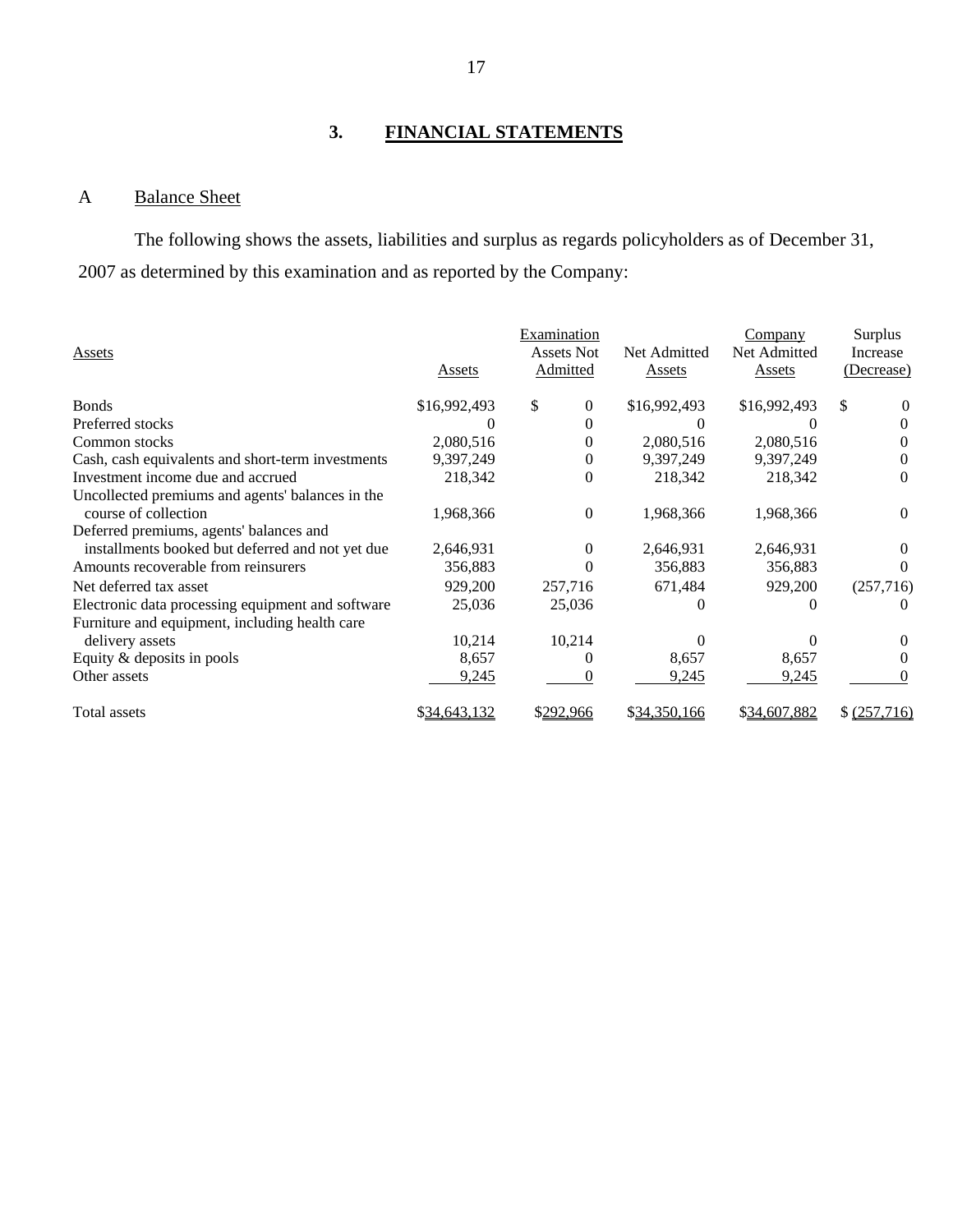| Liabilities, surplus and other funds                                  |                    |                |    | Surplus<br>Increase |
|-----------------------------------------------------------------------|--------------------|----------------|----|---------------------|
| Liabilities                                                           | <b>Examination</b> | <b>Company</b> |    | (Decrease)          |
| Losses                                                                | \$14,882,825       | \$14,882,825   | \$ | $\Omega$            |
| Loss adjustment expenses                                              | 4,168,300          | 4,168,300      |    | $\Omega$            |
| Commissions payable, contingent commissions and other similar         |                    |                |    |                     |
| charges                                                               | 9,999              | 9,999          |    | $\Omega$            |
| Other expenses (excluding taxes, licenses and fees)                   | 125,453            | 125,453        |    | $\Omega$            |
| Taxes, licenses and fees (excluding federal and foreign income taxes) | 300,000            | 300,000        |    | $\theta$            |
| Current federal and foreign income taxes                              | 166,178            | 166,178        |    | $\Omega$            |
| Unearned premiums                                                     | 6,949,953          | 6,949,953      |    | 0                   |
| Ceded reinsurance premiums payable (net of ceding commissions)        | 784,474            | 784,474        |    | $\Omega$            |
| Payable to parent, subsidiaries and affiliates                        | 120,547            | 120,547        |    | 0                   |
| Other liabilities                                                     | 3,886              | 3,886          |    | 0                   |
| Total liabilities                                                     | \$27,511,615       | \$27,511,615   | S. | $\theta$            |
| <b>Surplus and Other Funds</b>                                        |                    |                |    |                     |
| Common capital stock                                                  | \$1,200,000        | \$1,200,000    | \$ | $\Omega$            |
| Gross paid in and contributed surplus                                 | 2,113,844          | 2,113,844      |    | 0                   |
| Unassigned funds (surplus)                                            | 3,524,707          | 3,782,423      |    | (257,716)           |
| Surplus as regards policyholders                                      | \$6,838,551        | \$7,096,267    |    | \$ (257,716)        |
| Total liabilities, surplus and other funds                            | \$34,350,166       | \$34,607,882   |    | \$ (257,716)        |

## NOTE:

The Internal Revenue Service has not yet begun to audit tax returns covering tax years 2004 through 2007. The examiner is unaware of any potential exposure of the Company to any tax assessment and no liability has been established herein relative to such contingency.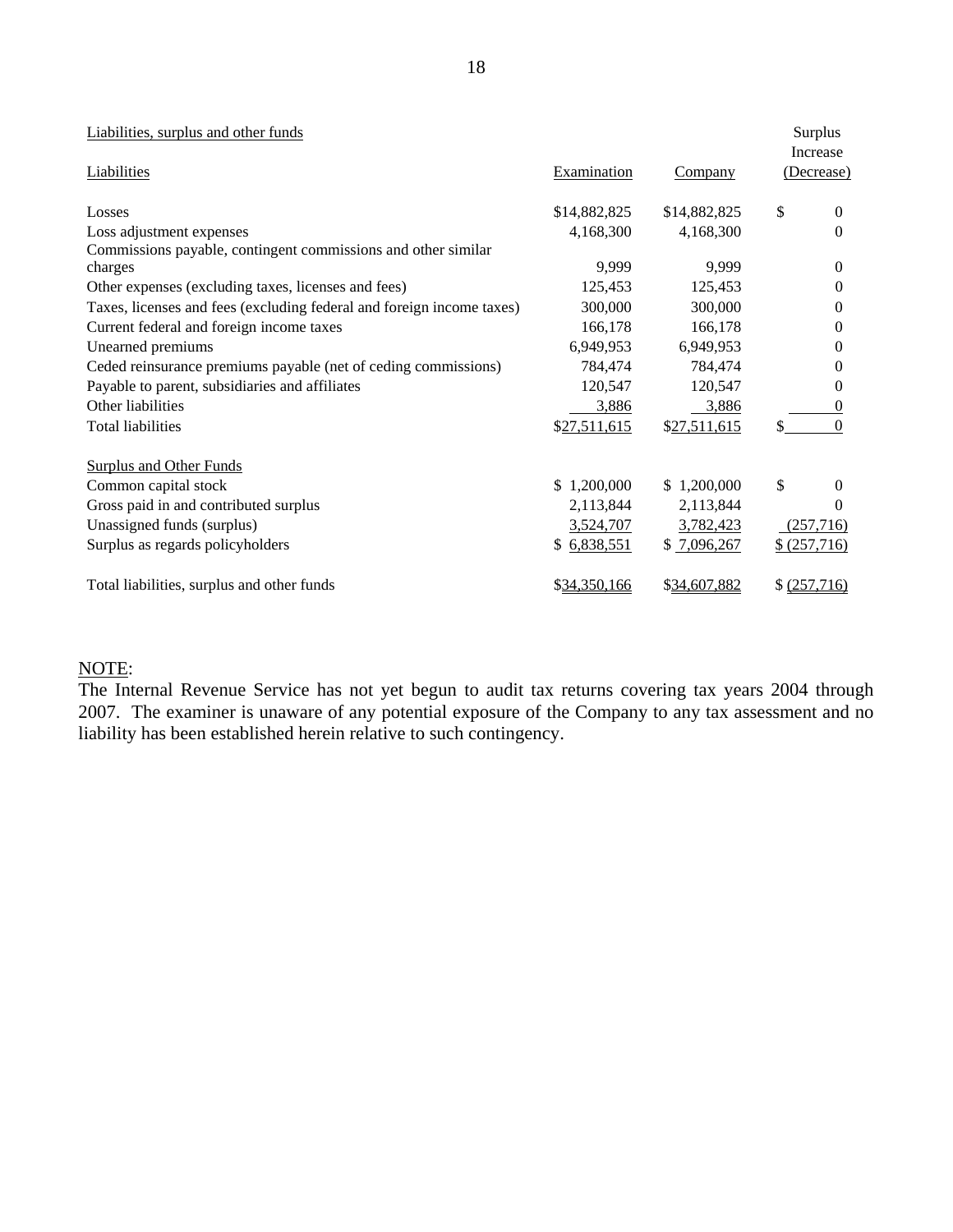# B. Underwriting and Investment Exhibit

Surplus as regards policyholders increased \$3,968,103 during the four-year examination period January 1, 2004 through December 31, 2007, detailed as follows:

| <b>Underwriting Income</b>                                                                           |                    |                 |
|------------------------------------------------------------------------------------------------------|--------------------|-----------------|
| Premiums earned                                                                                      |                    | \$40,858,442    |
| Deductions:                                                                                          |                    |                 |
| Losses incurred                                                                                      | \$15,783,117       |                 |
| Loss adjustment expenses incurred                                                                    | 7,416,234          |                 |
| Other underwriting expenses incurred                                                                 | 14,266,587         |                 |
| Total underwriting deductions                                                                        |                    | 37,465,938      |
| Net underwriting gain or (loss)                                                                      |                    | \$3,392,504     |
| <b>Investment Income</b>                                                                             |                    |                 |
| Net investment income earned                                                                         | \$1,948,020        |                 |
| Net investment gain or (loss)                                                                        |                    | 1,948,020       |
| Other Income                                                                                         |                    |                 |
| Net gain or (loss) from agents' or premium balances charged off                                      | \$<br>(56, 495)    |                 |
| Finance and service charges not included in premiums<br>Aggregate write-ins for miscellaneous income | 600,307<br>(5,863) |                 |
| Total other income                                                                                   |                    | 537,949         |
| Net income before dividends to policyholders and before federal                                      |                    |                 |
| and foreign income taxes                                                                             |                    | \$5,878,473     |
| Dividends to policyholders                                                                           |                    | $\theta$        |
| Net income after dividends to policyholders but before federal                                       |                    |                 |
| and foreign income taxes                                                                             |                    | 5,878,473<br>\$ |
| Federal and foreign income taxes incurred                                                            |                    | 2,813,840       |
| Net income                                                                                           |                    | \$3,064,633     |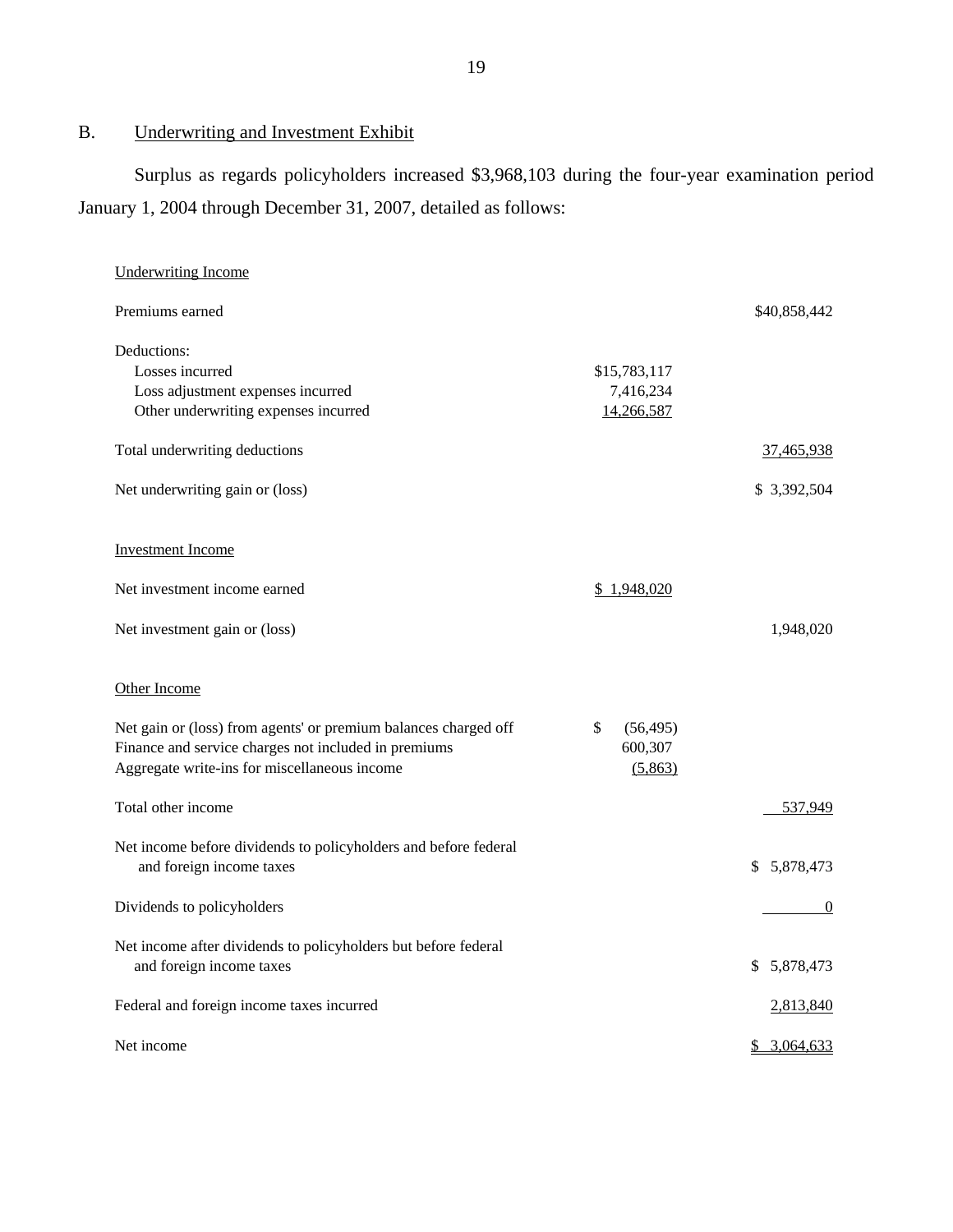| Surplus as regards policyholders per report on |                |                |             |
|------------------------------------------------|----------------|----------------|-------------|
| examination as of December 31, 2003            |                |                | \$2,870,446 |
|                                                | Gains in       | Losses in      |             |
|                                                | <b>Surplus</b> | <b>Surplus</b> |             |
| Net income                                     | \$3,064,633    |                |             |
| Net unrealized capital gains or (losses)       | 17,236         |                |             |
| Change in net deferred income tax              | 671,484        |                |             |
| Change in nonadmitted assets                   |                | \$35,250       |             |
| Capital changes paid in                        | 200,000        |                |             |
| Surplus adjustments paid in                    | 50,000         | $\theta$       |             |
| Total gains and losses                         | \$4,003,353    | \$35,250       |             |
| Net increase (decrease) in surplus             |                |                | 3,968,103   |
| Surplus as regards policyholders per report on |                |                |             |
| examination as of December 31, 2007            |                |                | \$6,838,549 |

#### **4. NET DEFERRED TAX ASSET**

The examination admitted asset for the captioned item of \$671,484 is 257,716 less than the \$929,200 reported by the Company as of December 31, 2007. The examination change is due to the fact that the Company determined its net deferred tax asset on a Generally Accepted Accounting Principles ("GAAP") basis and did not include the limitations pursuant to the provisions of Section  $1301(a)(21)$  of the New York Insurance Law in its calculation. It is recommended that the Company calculate the net deferred tax in accordance with Section 1301(a)(21) of the New York Insurance Law.

#### **5. LOSSES AND LOSS ADJUSTMENT EXPENSES**

The examination liability for the captioned items of \$19,051,125 is the same as reported by the Company as of December 31, 2007. The examination analysis was conducted in accordance with generally accepted actuarial principles and practices and was based on statistical information contained in the Company's internal records and in its filed annual statements.

In reviewing the loss claim data, it was noted that the Company's claims reporting system (STG claims system) was not compatible with its general ledger system (Quickbooks system). This area of risk control is discussed further under the captioned "Accounting System" in Section G, Risk Management and Internal Control herein.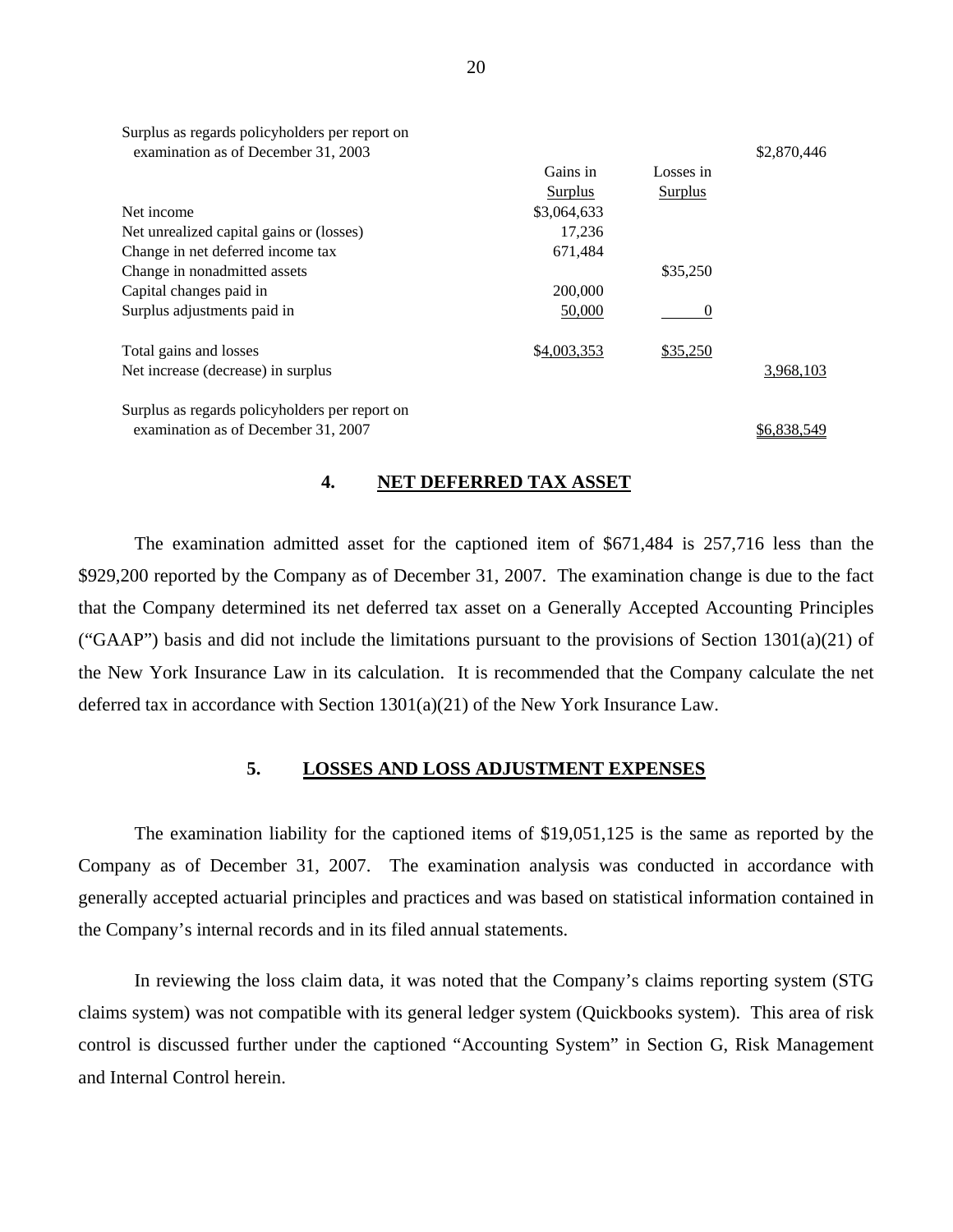## 21 **6. MARKET CONDUCT ACTIVITIES**

A review was made of the manner in which the Company conducts its business and fulfills its contractual obligations to policyholders and claimants by the Market Conduct Unit of the Property Bureau of this Department covering the period January 1, 2006 through December 31, 2006. As a result of the Market Conduct Unit Review, a general review of the Company's market conduct activities was not performed during the current financial examination of the Company.

## **7. COMPLIANCE WITH PRIOR REPORT ON EXAMINATION**

The prior report on examination contained nineteen recommendations as follows (page numbers refer to the prior report):

## ITEM PAGE NO.

## A. Management

 i. It was recommended that management comply with Section 1206 of the New York Insurance Law by filing with the Department an amended charter reflecting an increase to the Company's capital stock from \$700,000 to \$1,000,000. 3

The Company has complied with this recommendation.

ii. It is also recommended that management comply with Section 1206 of the New York Insurance Law, which requires that the Company file any proposed charter amendments for this Department's approval prior to its implementation. 4

The Company has complied with this recommendation.

iii. It is recommended that the board of directors hold their scheduled annual and interim meetings as called for in the Company's charter and by-laws. 6

The Company has complied with this recommendation.

iv. It is recommended that the board of directors comply with Section 1411(a) of the New York Insurance Law by approving all Company investment decisions. 6

The Company has complied with this recommendation.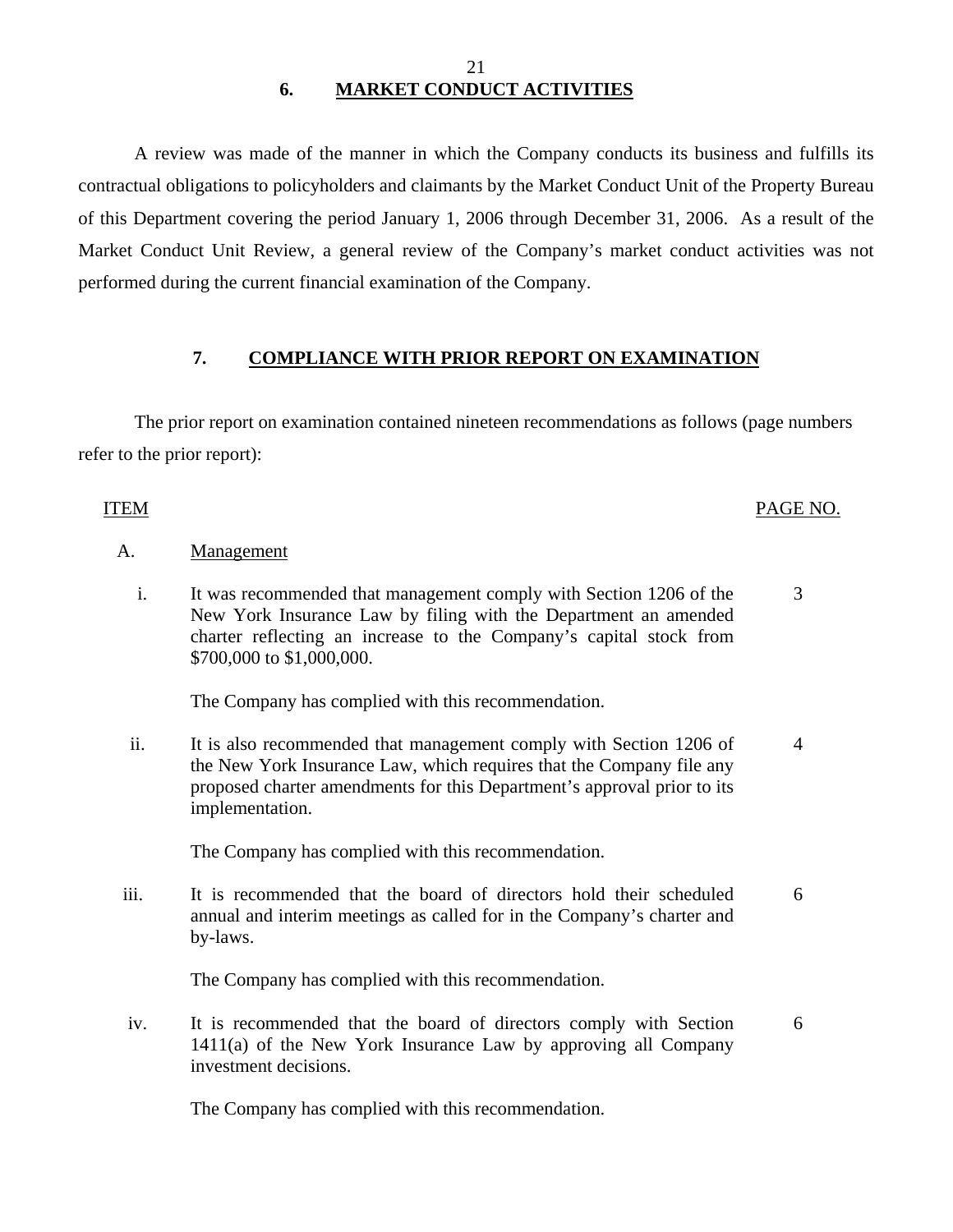v. It is recommended that management ensure that signed conflict of 7 interest statements are received and maintained on file for all officers and board of directors of the Company.

The Company has complied with this recommendation.

vi. It is recommended that the Company establish written procedures for  $\frac{7}{3}$ enforcing its conflict of interest policy and which permit the board of directors to properly oversee and handle any conflicts disclosed. The board shall maintain complete minutes of its proceedings on such matters.

The Company has complied with this recommendation.

- B. Territory and Plan of Operation
	- i. It is recommended that management comply with Section 2112 of the 8 New York Insurance Law by filing with the Department the requisite certificate of appointment of the Company's appointed MGA.

The Company has complied with this recommendation.

- C. Ceded Reinsurance
	- i. It is recommended that the Company comply with Section 126.6 of the 9 Department Regulation 114 by only taking a credit for unauthorized reinsurance recoverable in an amount not to exceed the available funds held in the Company's trust account.

The Company has complied with this recommendation.

- D. Holding Company System
	- i. It is recommended that the Company file its annual holding company 10 registration statements in a timely manner pursuant to the provisions of Part 80-1.4 of Department Regulation 52.

The Company has not complied with this recommendation. A similar comment is made in this report.

ii. It is recommended that the Company file an amended holding company 10 registration statement in compliance with Section 1503 of the New York Insurance Law.

The Company has complied with this recommendation.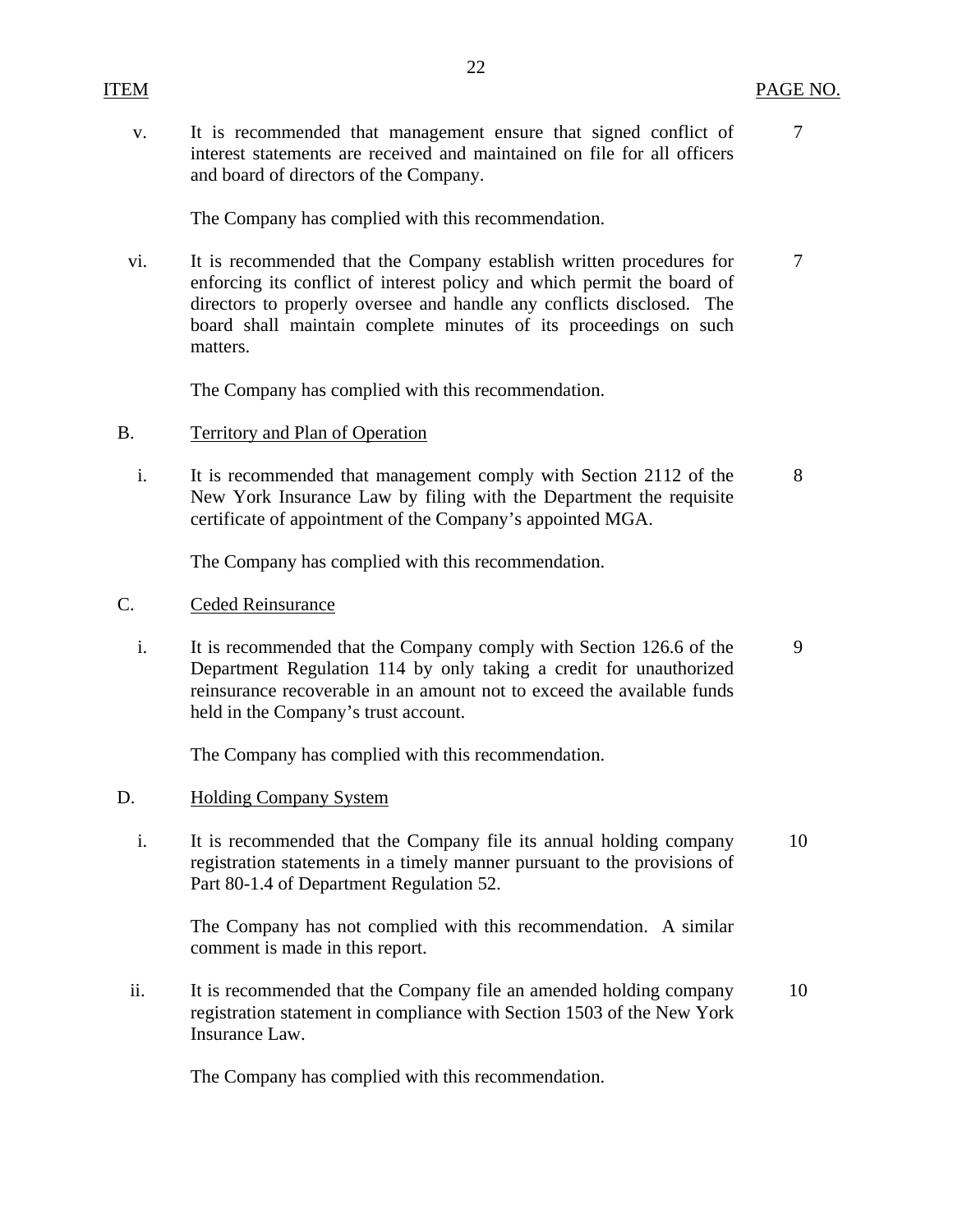iii. It is recommended that the Company comply with Part 80-2.2 of 10 Department Regulation 52-A by filing a report each year with the Department, as required of its controlling producer, Anchor Group Management, Inc.

23

The Company has not complied with this recommendation. A similar comment is made in this report.

iv. It is recommended that the Company file all inter-company agreements 12 in accordance with the provisions of Section 1505 of the New York Insurance Law.

The Company has not complied with this recommendation. A similar comment is made in this report.

v. It is recommended that the Company comply with the provisions of 12 Section 1506 of the New York Insurance Law.

The Company has complied with this recommendation.

## E. Accounts and Records

i. It is recommended that the Company amend its current check signing 14 and wire transfer procedures by requiring two signatures from authorized personnel contingent upon the amounts of funds to be disbursed.

The Company has complied with this recommendation.

ii. It is recommended that the Company comply with Part 80-2.2 of the 14 Department Regulation 52-A by ensuring the monthly transfer of funds from the MGA's bank account to Global Liberty be made in accordance with their agreement.

The Company has complied with this recommendation.

iii. It is recommended that the Company comply with the provisions of the 15 Department Regulation 30 and follow the annual statement instructions in recording expenses and allocating joint operating expenses and salaries.

The Company has complied with this recommendation.

iv. It is recommended that the Company comply with Section 1217 of the 15 New York Insurance Law by maintaining signed vouchers for disbursements of \$100 or more.

The Company has complied with this recommendation.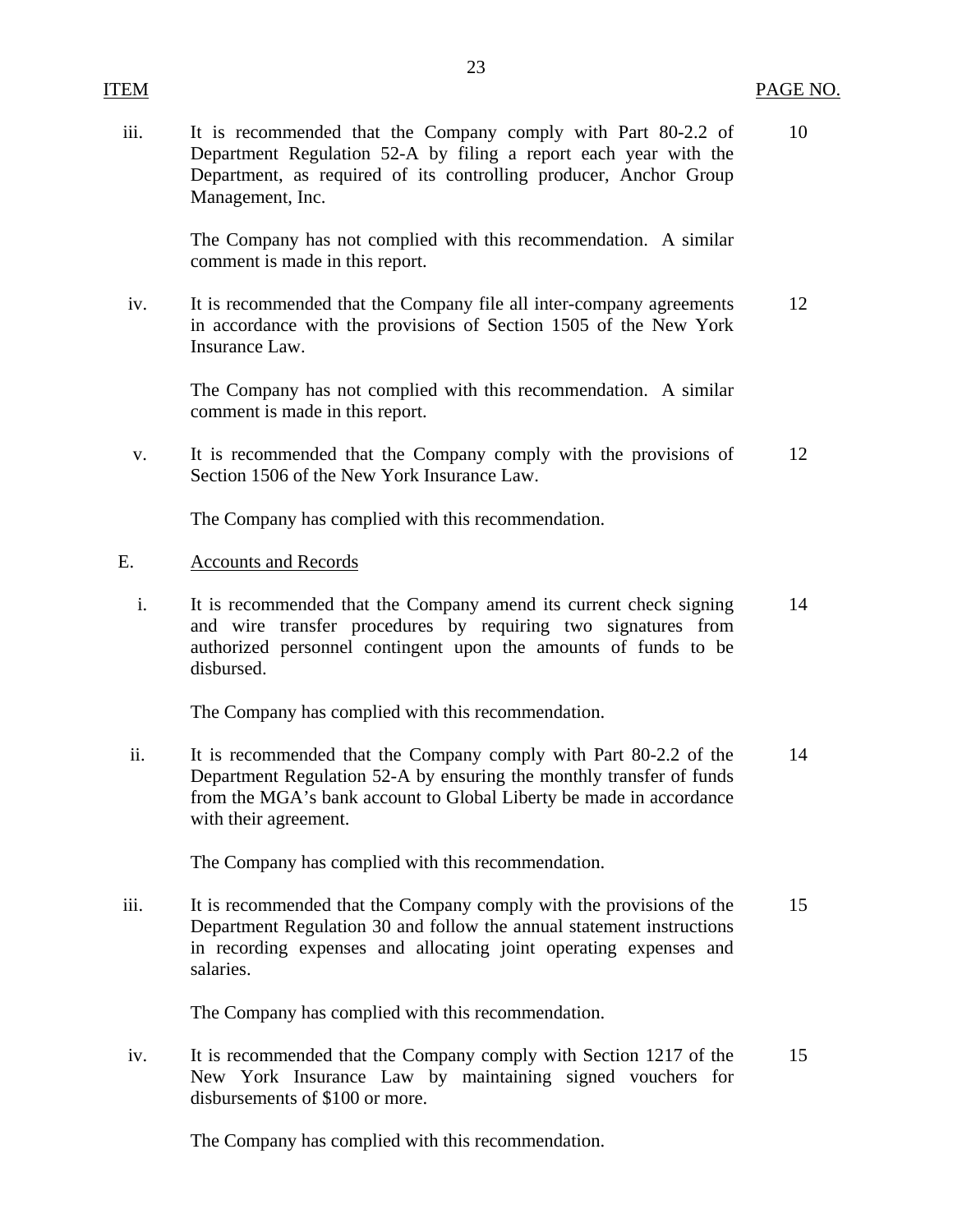## <span id="page-25-0"></span>G. Loss and Loss Adjustment Expenses

i. It is recommended that the Company maintain sufficient internal records 19 to support its Schedule P paid losses, loss adjustment expenses and claims count.

The Company has complied with this recommendation.

ii. It is recommended that management ensure that sufficient 20 documentation to verify case reserve amounts is maintained for each Company claim file.

The Company has complied with this recommendation.

## **8. SUMMARY OF COMMENTS AND RECOMMENDATIONS**

## ITEM PAGE NO.

## A. Management

- i. It is recommended that board members who are unable or unwilling to  $5$ attend meetings consistently should resign or be replaced.
- ii. It is recommended that the Company put in place necessary procedures 5 to ensure that all of its directors and officers complete signed conflict of interest statements as provided in its conflict of interest statement policy.
- B. Reinsurance

It is recommended that the Company amend its reinsurance agreement 8 to include wording which states that in the event of the insolvency of either party to the agreement then offset shall be allowed to the extent permitted by the provisions of Section 7427 of the New York Insurance Law.

## C. Holding Company System

- i. It is recommended that the Company file its annual holding company 10 registration statements in a timely manner pursuant to the provisions of Part 80-1.4 of Department Regulation 52.
- ii. It is recommended that the Company annually submit the required 10 reports to the Department pursuant to the provisions of Part 80-2.2 of Department Regulation 52-A.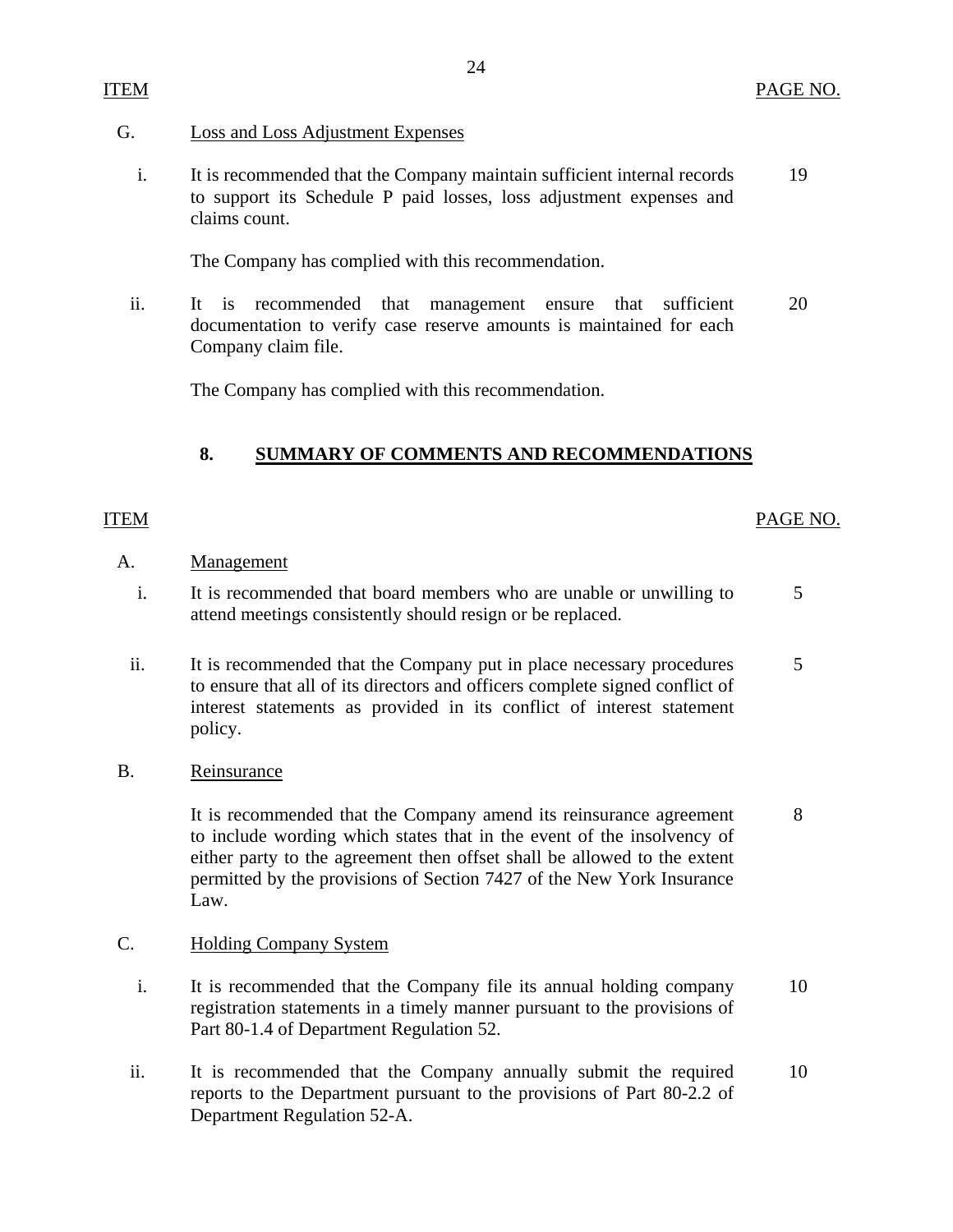12

iii. It is recommended that the Company submit all inter-company agreements to the Department at least thirty days prior to implementation in accordance with Section 1505(d) of the New York Insurance Law.

## D. Accounts and Records

<span id="page-26-0"></span>ITEM

- i. It is recommended that the Company adopt written investment guidelines in order to ensure that management will comply with and adhere to the formal policies or strategies of the organization and with Department laws and regulations regarding investments. 13
- ii. It is recommended that the Company file any security with the NAIC SVO that is not rated by a nationally significant rating agency or the NAIC SVO. 13
- iii. It is recommended that the Company purchase the minimum fidelity insurance coverage as required by the NAIC. 13
- iv. It is recommended that the Company maintain its underwriting files in accordance with Part 160.2(e) of Department Regulation 57. 14
- v. It is recommended that the Company comply with the provisions of Section 307(b) of the New York Insurance Law regarding obtaining an independent audit of the Company's financial statements. 14

## E. Risk Management and Internal Controls

- i. It is recommended that the Company continue its efforts on developing a computer system that would tailor to its accounting, financial reporting, underwriting and policy administrative needs. 15
- ii. It is recommended that the Company continue its efforts to establish an accounting manual. 15

## F. Net Deferred Tax Asset

It is recommended that the Company calculate the net deferred tax in accordance with Section 1301(a)(21) of the New York Insurance Law. 20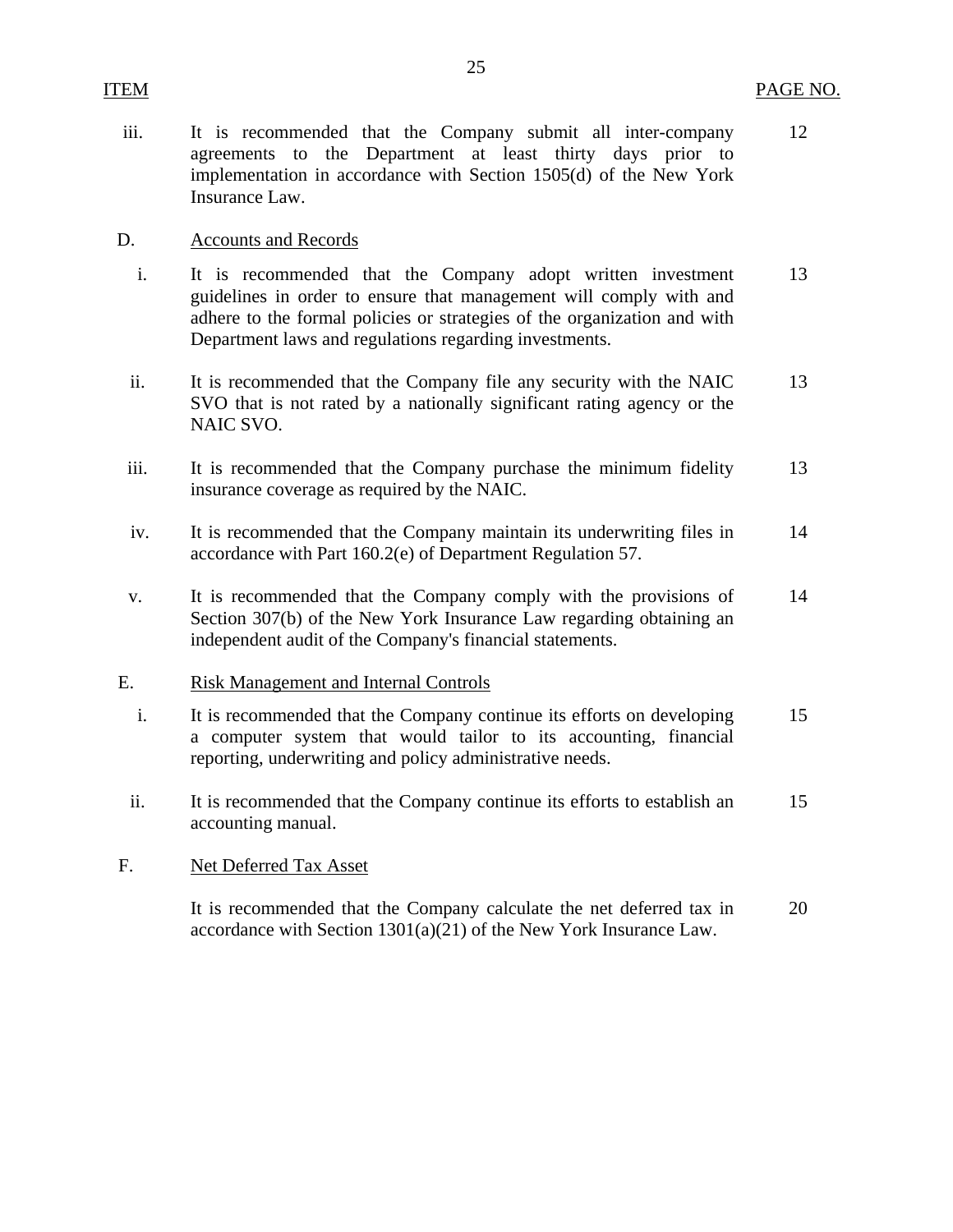Respectfully submitted,

 $\sqrt{s}$  Veronica Duncan-Black Senior Insurance Examiner

## STATE OF NEW YORK ) ) SS:  $\mathcal{L}$ COUNTY OF NEW YORK )

VERONICA DUNCAN-BLACK, being duly sworn deposes and says that the foregoing report, subscribed by her, is true to the best of her knowledge and belief.

 $\sqrt{s}$ Veronica Duncan-Black

Subscribed and sworn to before me

this day of , 2008